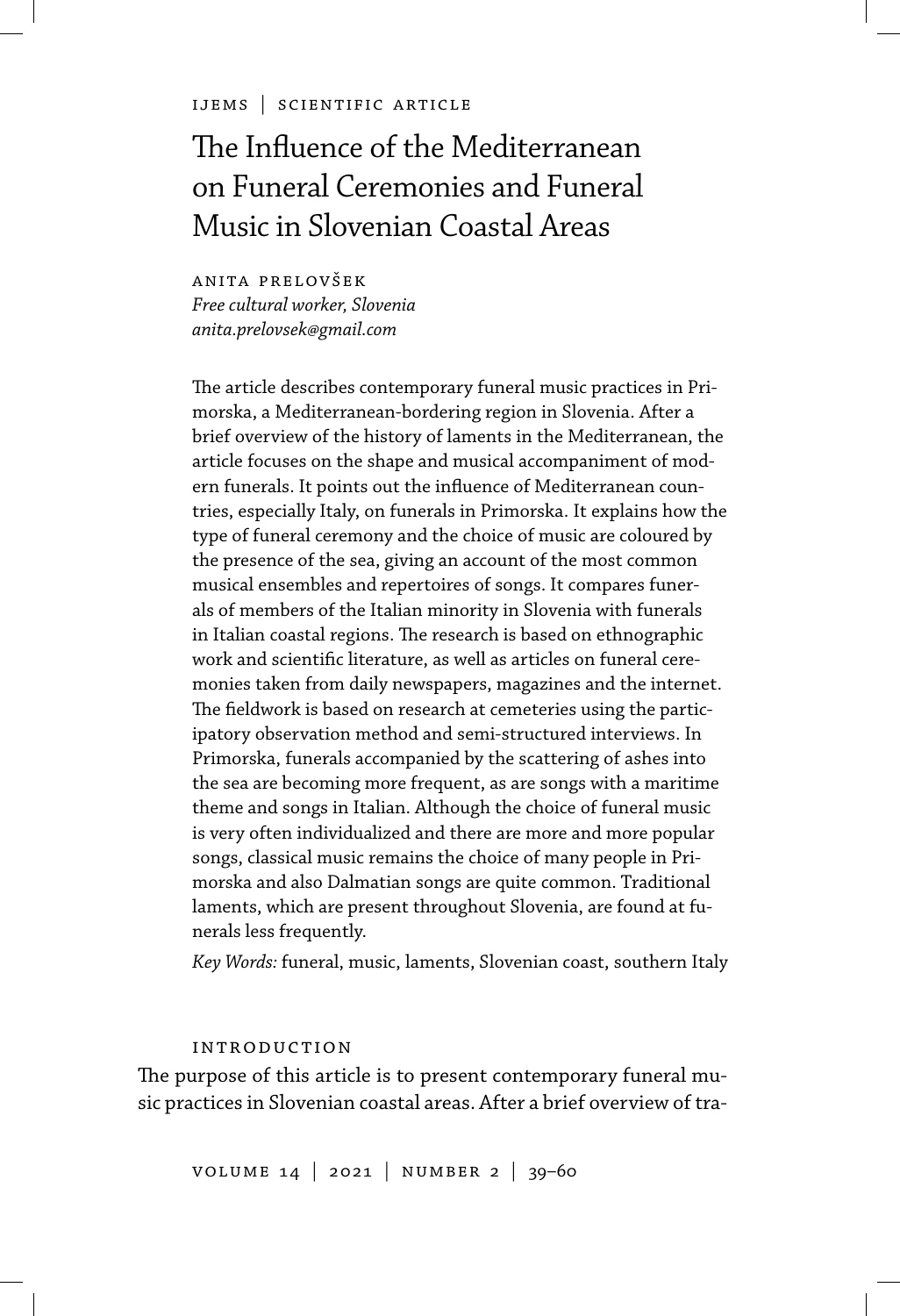ditional laments in the Mediterranean, it focuses on the nature of funeral music in Slovenian coastal cemeteries today, comparing funeral ceremonies in Primorska with funerals in Italy, a neighbouring Mediterranean country.

 $[40]$ 

The main argument advanced in this article is that music at funerals in various Slovenian regions also reflects their geographical, cultural and dialectological diversity, so that funeral music in the Primorska region would be expected to reflect the presence of the Mediterranean. The article explains how the type of funeral ceremony and the choice of music are coloured by the presence of the sea, giving an account of the most common musical ensembles and songs together with a description of the more unusual musical practices. Mention is made of the funerals of members of the Italian minority in Slovenia as well as of funerals in Italian coastal regions.

The research is based on ethnographic work carried out between 2014 and 2020, scientific literature and articles on funeral ceremonies taken from daily newspapers, magazines and the Internet. The fieldwork is based on research at cemeteries using the participatory observation method and semi-structured interviews with musicians performing at funerals, directors of funeral companies and clients who order funeral ceremonies.

The article also describes the changes that have taken place in funeral music in Slovenian coastal regions over a period of six years. The article is partly based on the author's doctoral thesis on music at funeral ceremonies in today's Slovenia, but it also introduces new aspects of the topic in the light of Mediterranean studies.

music at funeral rituals in the mediterranean in the past – ritual mourning and laments

Although mourning is not always associated with funeral customs, as it is also characteristic of other rites of passage, such as marriage, laments are most often associated with death and mourning. Laments are known all over the world. Weeping over the departed together with the spontaneous creation of laments was also typical for Slovenia. As Amy de la Bretèque points out, 'laments are among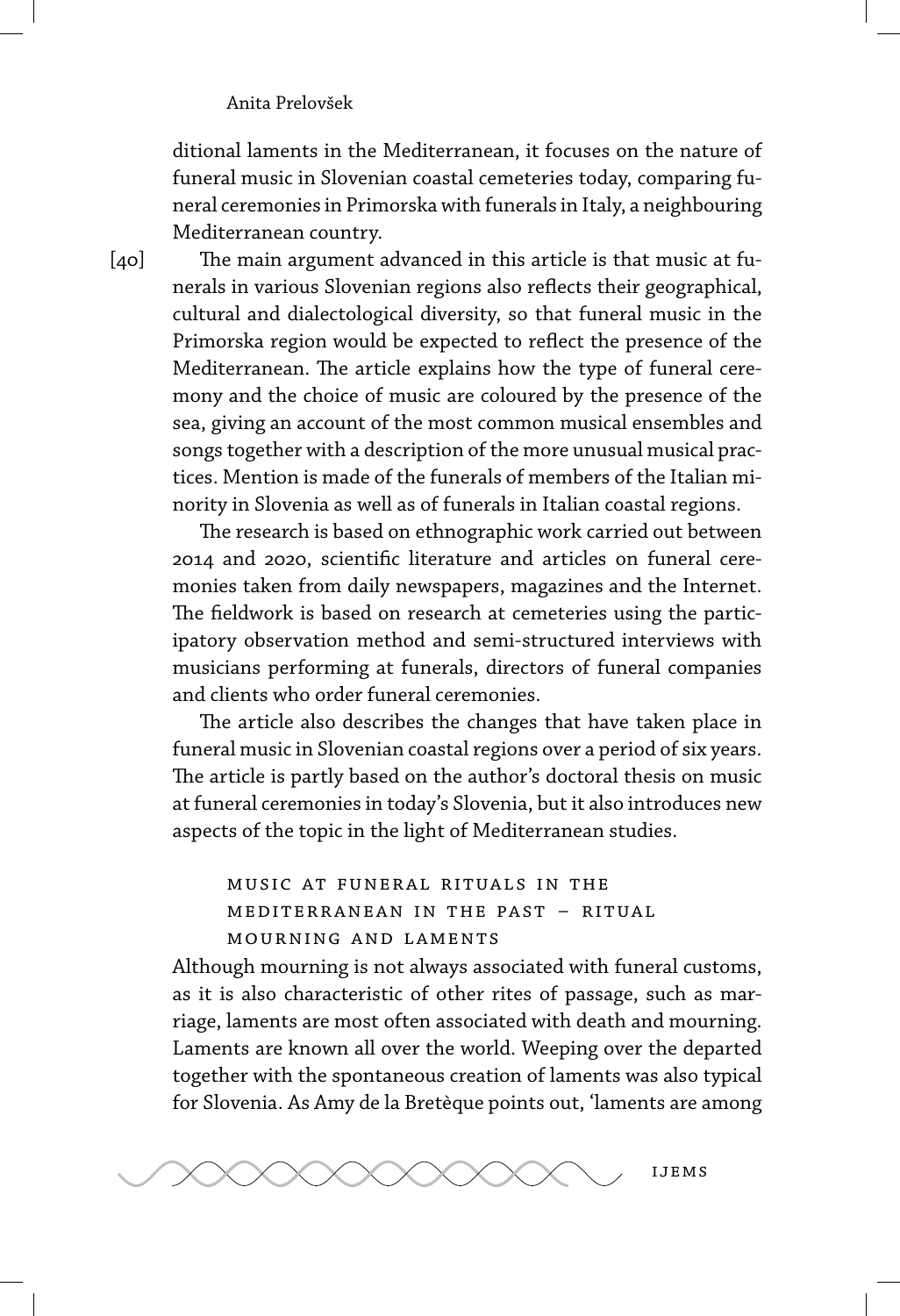those rare forms found all over the world that, regardless of the ethnographic context, have much in common' (2013 in Kölbl 2017, 89).

The history of mourning is long; in Europe, the first mourning was documented in antiquity. Marcello Sorce Keller describes the poetry genre in classical Greece (which, like all ancient Greek poetry, contained music) as *epikedeion,* a funereal mourning and a hymn to the deceased; these songs were sung next to the corpse, while *thrènos* were songs in memory of the deceased (Sorce Keller 2013, 3). A sung ritual mourning is also mentioned by Homer in the Iliad in connection with the farewell to Hector (Homer 2017, 256). Among the Romans, nenia (lat. *nenia*) was 'a mourning song, sung by paid women (mourners, weeping over the deceased) in the presence of the corpse and at funerals' (Verbinc 1979, 479).

Terseglav writes that laments were a tribute to the deceased, performed in public by the deceased's relatives, acquaintances and friends or by hired professional mourners. The improvisation of laments took place according to certain conventions and required the glorification of the deceased (Terseglav 1987, 95). Sorce Keller writes that the representation of grief over death had a cathartic, therapeutic effect on the relatives of the deceased and at the same time aroused empathy in other members of the community. The same author points out that mourning is not regarded as music in traditional Mediterranean cultures, as it is said to be inappropriate to sing in the presence of the dead. A lament is just a lament and nothing else, or it is an emotional speech (Sorce Keller 2013, 7).

Sorce Keller (2013, 2) maintains that all nations have their special type of lament, each with its own established metrical form. It is characteristic of all of them, however, that they are mostly longer, with epic, rhythmic forms and, on account of the emotions involved, they are lyrical. Laments consisted, at least in the Mediterranean area, of only a few tones – less than five – and were not strophic in character, which would seem to confirm their origin in antiquity.

As Terseglav writes (1987, 95), in the Mediterranean area, especially in southern Italy, Corsica and Romania, laments were performed by hired professional women mourners. In Corsica, where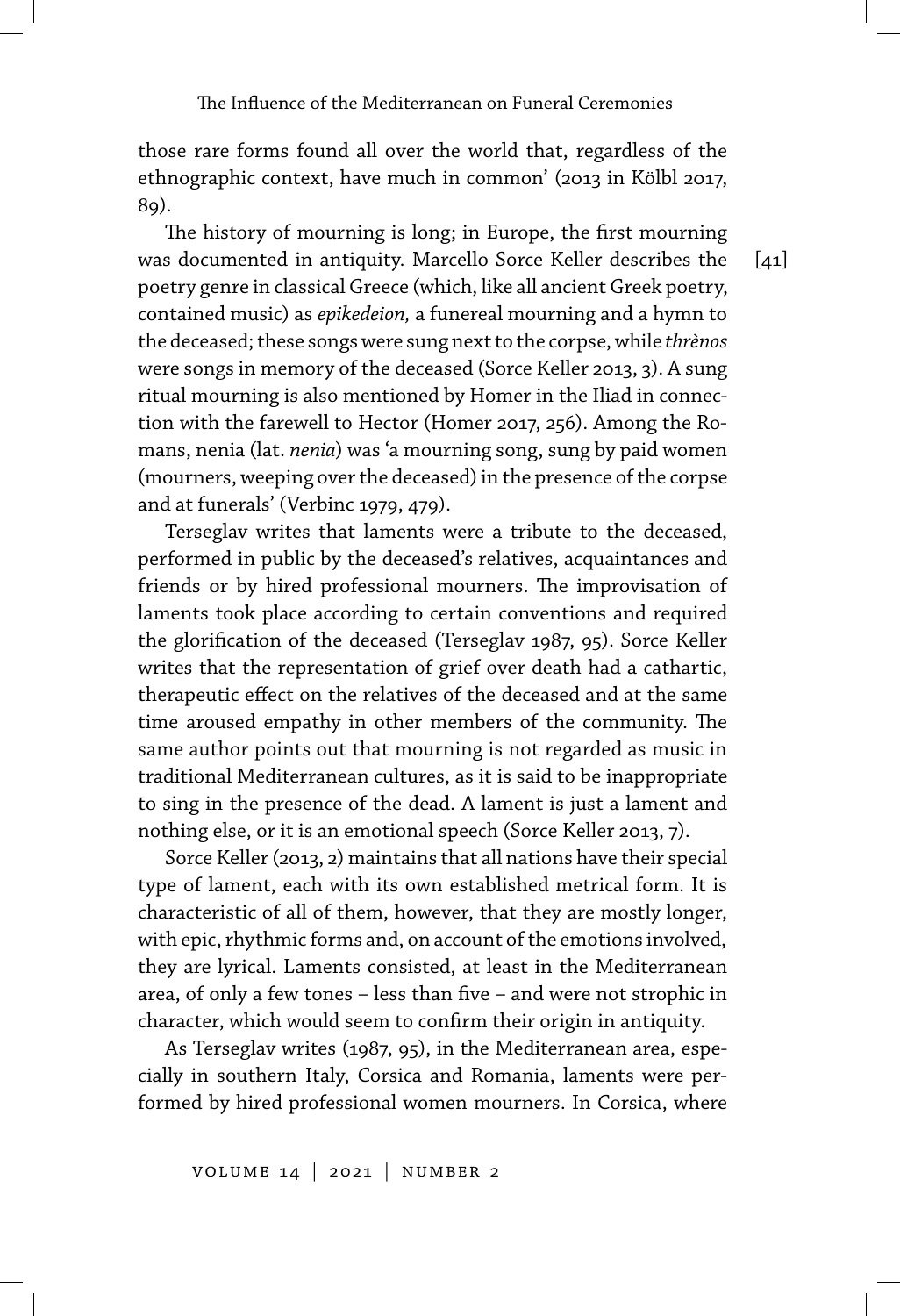hired mourners were called *voceratrici,* a distinction was made between two types of lament: *lamenti* were performed at deaths from natural causes, and *voceri* at violent deaths.

In his autobiography, the conductor Riccardo Muti recalls that in his childhood (he was born in 1941) so-called *prefiche still existed* in the south of Italy. These were women who went to the homes of the dead and recited a kind of *laudatio funebris,* for which they were paid (Muti 2017, 17–18).

The most famous and probably the last of them was a woman named Giustina 'del Camposanto,' who is still remembered by the conductor; she was dressed all in black. In 1958, E. De Martino wrote in a book on death and ritual mourning that in the province of Lucania it was no longer hired professionals but female relatives of the deceased who took part in the mourning for the deceased. Professional mourners, *prefiche,* were present at funerals until recently. At the time this book was written, however, hiring professional mourners was already considered shameful, and villages accused each other of still practising this tradition (De Martino 1977, 79).

Also in Slovenia, especially in the border areas of Istria, Resia, Prekmurje and Bela Krajina, there was a tradition of mourning a corpse with a special loud mourning 'with selected pathetic words, which sometimes sounds like a sad song' – as is written in *Narodopisje Slovencev* (Breznik 1944, 310). This was called 'narekovanje,' 'narek' or 'narekanje' (dictation): 'Every woman composes these words in her own way, according to momentary impressions, as her sad heart *dictates ... '* (Ložar 1944, 310). Zmaga Kumer discovered that 'although we Slovenes are generally reluctant to express our emotions, a loud, improvised, half-singing mourning for the deceased took place at some funerals as an expression of the painful suffering of the family at its loss' (Kumer 2003, 26).

In her research into 'naricanje' in Croatia, Grozdana Marošević concludes that with changing attitudes about death and the expression of emotions, 'naricanje' is no longer regarded as normal social behaviour, 'loud' weeping in the presence of others having been replaced by 'quiet' intimate sobbing, with free improvisation increasingly favoured in place of the now-defunct practice



[42]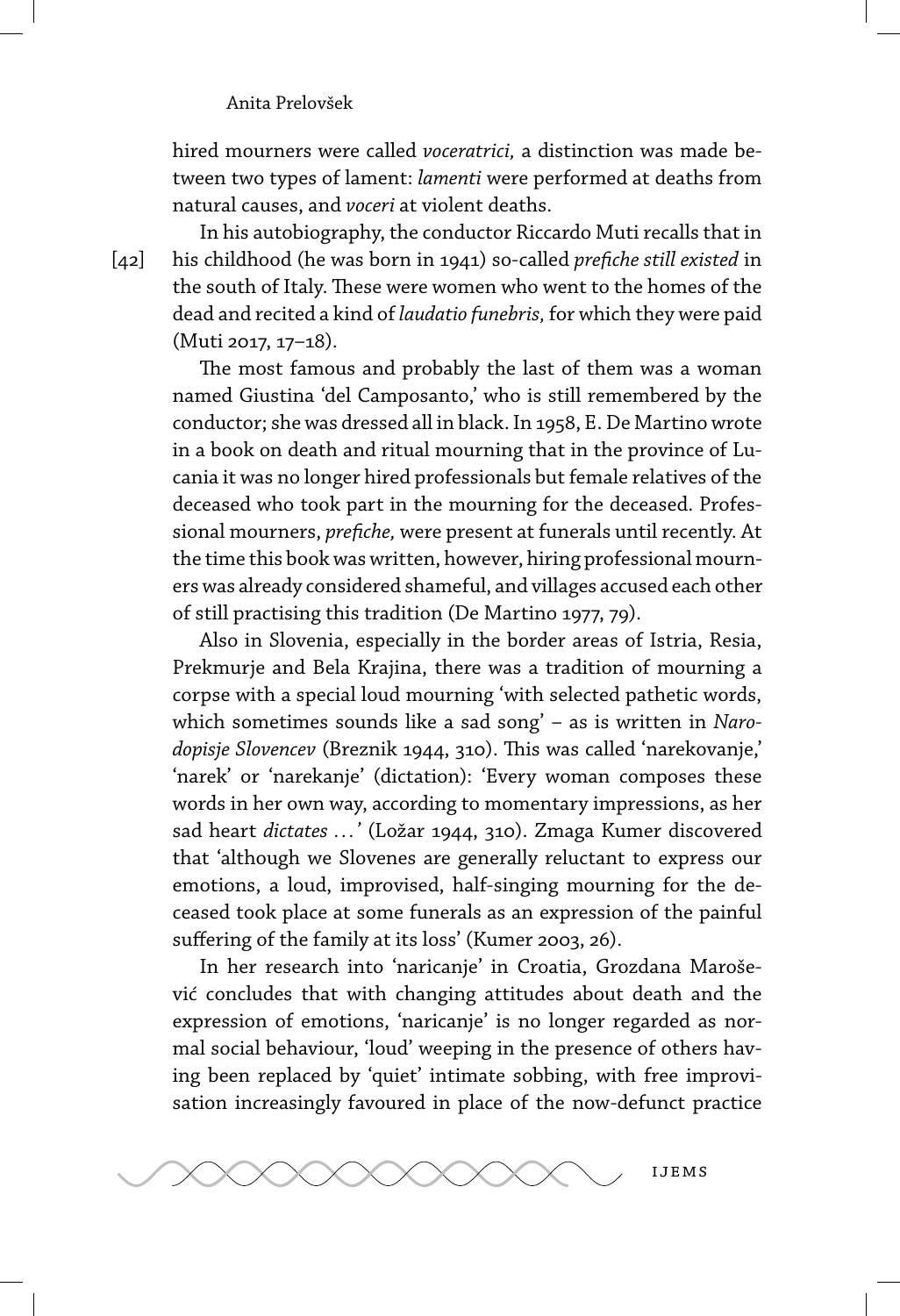of 'naricanje.' Also, attitudes towards professional female mourners changed around the middle of the twentieth century, when a mourning was more frequently performed by female members of the family of the deceased (Marošević 2005, 44–45).

According to Helena Ložar Podlogar (1999 in Brun and Remic 1999, 22) how 'narokanje,' 'narekovanje' or 'naricanje' was practiced in front of the house and in the cemetery, and less often a few days after the funeral. This consisted of a mourning with loud weeping and moaning, during which the good deeds performed by the deceased were praised and advice offered for his journey to the afterlife. It was a kind of singing recitation that sometimes even turned into a song and was practised especially by women. Even more often, women mourners were hired and paid for their services.

Zmaga Kumer wrote and thus preserved from oblivion two songs of mourning for the deceased at funerals from the Slovenian villages of Koštabona and Krkavče in Istria (Kumer 2003, 149). She also wrote an example of the so-called *slovésa* (i.e., special songs typically performed in the case of violent deaths) from the Istrian village of Sveti Peter. The lyrics of the poem tell of the murder of a girl by a jealous suitor (Kumer 2003, 212–213).

Today, so-called 'narekanje' no longer exists; instead, funeral rites in Slovenia are associated with certain traditional mourning songs, which have become funeral laments *par excellence.* In the following part of this article, I will also investigate whether these songs are still commonly sung at funerals on the Slovenian coast, or whether funeral music practices are changing to such an extent that their use is steadily decreasing.

## music at funerals in slovenian coastal areas

A funeral ritual in the Slovenian coastal area is usually divided into three parts, depending on the position of the mourners. The first part takes place in front of the mortuary, where the coffin or the urn is placed and the mourners come to convey their condolences to the relatives of the deceased. Music may be played or not in this introductory part, but not necessarily, involving recorded music on a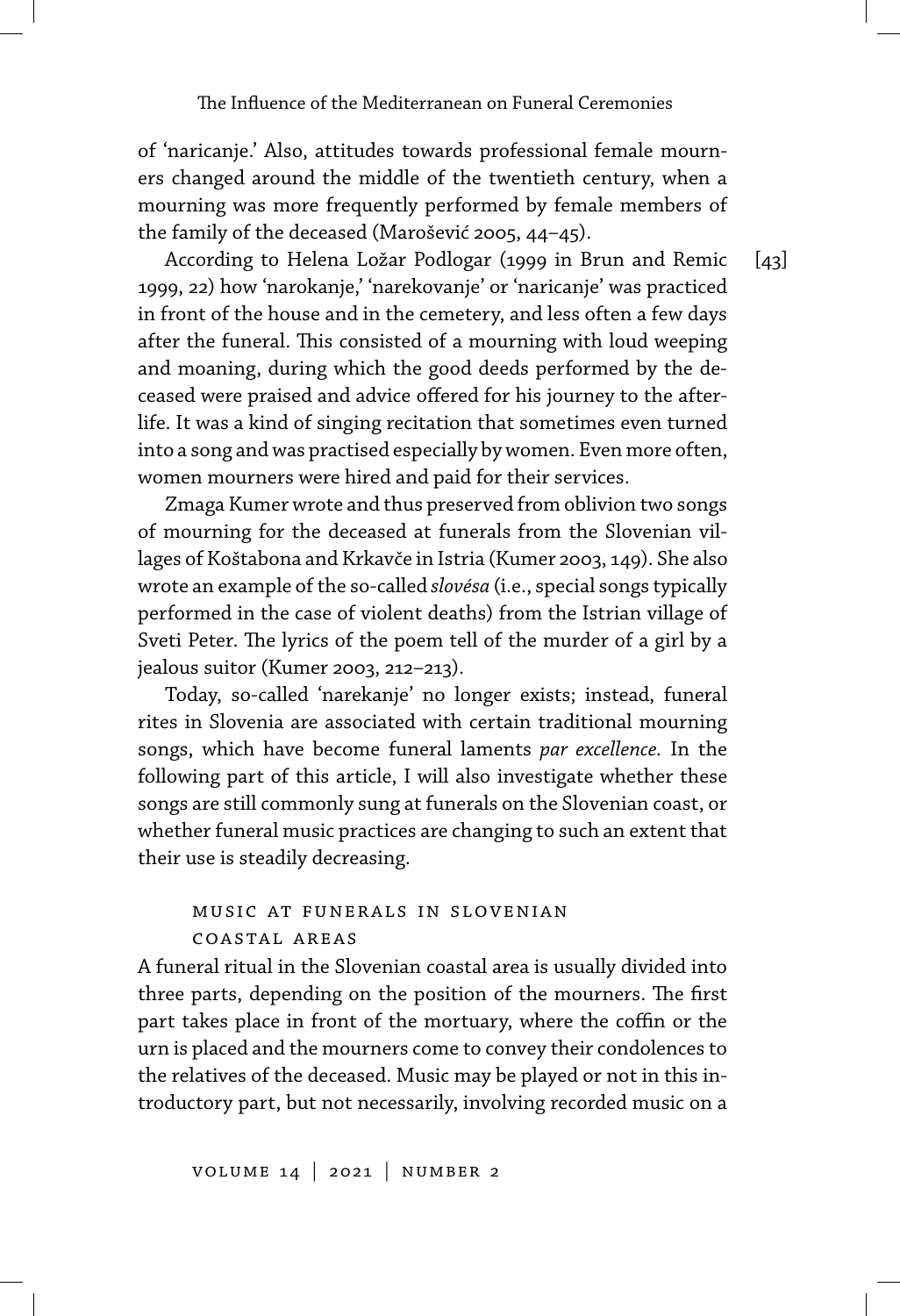

FIGURE 1 The Solinarka Boat During its Journey from the Pier in Ankaran to the Open Sea, Where the Ashes Are to Be Scattered

CD or USB key or a live performance by a musician. The second part of the ritual consists in moving from the mortuary to the graveside. This part usually takes place in silence or starts with recorded music which can be heard as long as it is within the range of the microphones (bearing in mind that the grave may be relatively far away from the mortuary). At the graveside, music is usually performed as soon as the funeral procession arrives, after which speeches may be said or read. If the funeral is of a religious nature, the word is given to a priest, who blesses the grave. The speeches may be followed by more music. Burial usually takes place in silence and often another musical piece is played at the very end of the ritual. In Slovenian coastal areas, there is also a funeral ritual that takes place on a boat, after which the ashes are scattered into the sea.

At Koper's central cemetery I spoke to the head of the funeral services, Marko Ugrin, who told me that their cemetery belongs to Marjetica Koper (which is the former Komunala Koper) and includes another forty-five cemeteries in the surrounding villages. The services they offer also include the scattering of ashes into the sea. According to the website Pogrebi.info, a funeral ceremony with a boat that takes up to thirty people on board begins at the pier in Valdoltra. It moves out to a specific point on the sea about two miles from Debeli Rtič, where the scattering takes place. According to the website, the boat makes another round after the scattering ceremony



[44]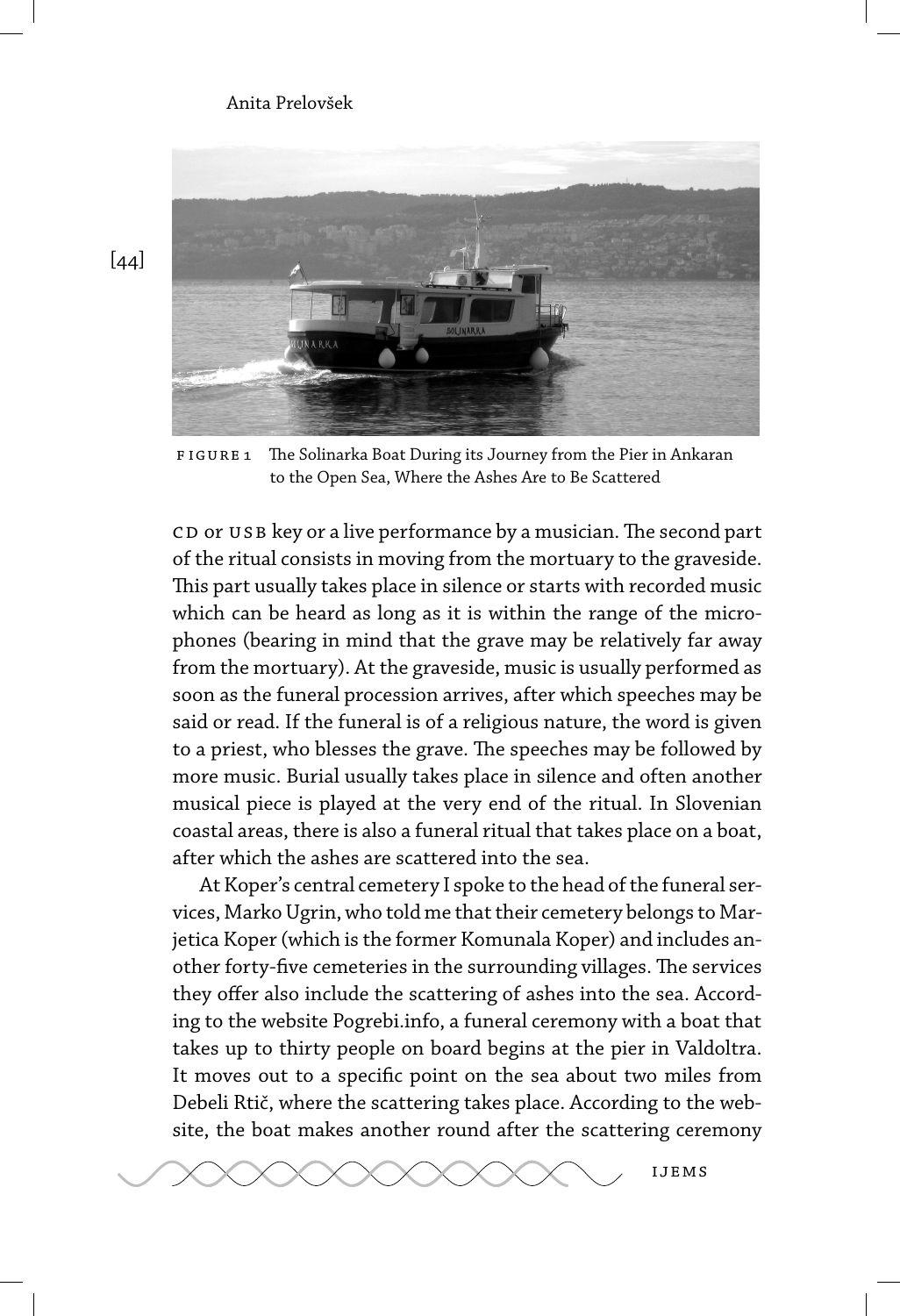and bids farewell to the deceased with a siren salute.<sup>1</sup> According to Elvina Babajić Muratagić from the Velenje family company, which specialises in the international transport of the deceased, many requests for the scattering of ashes at sea are received from Austria and Hungary, which have no coastline (Kališnik 2020). Musicians can also take part in this type of funeral at the request of relatives.

Up until the year 2016, some 450 funerals took place, of which about 70% involved inhumation by cremation, while only a decade ago 50% involved coffins and 50% cremated ashes. In 2020, we were told, an estimated 20-25% of the funerals they handled involved the scattering of ashes into the sea. According to Ugrin, Istrians remain quite traditional in their handling of funeral ceremonies. Even the use of a white dove at funerals (which is a common practice in other Slovenian cemeteries, especially in the Ljubljana region, where the dove flies away in memory of the deceased person) is still not chosen as an option, even when offered gratuitously (M. Ugrin, personal communication, 5 October 2016).

# the traditional choice of music: male choirs and trumpet

We asked whether Istrians were also traditional in their choice of music. The cemetery has no contracts with musicians; as Ugrin says, 'many people would like to have music at a funeral, and the musi-

 $1$ <sup>1</sup> The passage to the land of the dead is often associated with the crossing of water. In Greek mythology, the ferryman Charon transported souls into the underworld along the Acheron River. According to Slavonic legend, the afterlife is also separated from the living world by water. Most authors associate this myth with burial or cremation in boats or ships. As Mirjam Mencej (1995, 3) states, scholars do not agree on whether the Slavs inherited this myth and ritual from the ancient Greeks, from the Scandinavians (who were familiar with burial rites in ships) or whether it was autochthonous. The author herself is inclined to believe that the Slavs did not take this belief from other nations, as it extends throughout almost the entire world, both among Indo-European peoples and in Egyptian and Mesopotamian folklore traditions, Indonesia, Melanesia and shamans (Mencej 1995, 6). Slovenians also imagined that the world of the dead lay beyond water (Šmitek 2004, 34). Some researchers even believe that the etymology of the word *navje* (according to the *Slovar slovenskega knjižnega jezika* (1997) in the mythological sense 'residence of the dead' or the ancient word for the cemetery) is related to the Latin *navis* (ship).

volume 14 | 2021 | number 2

 $[45]$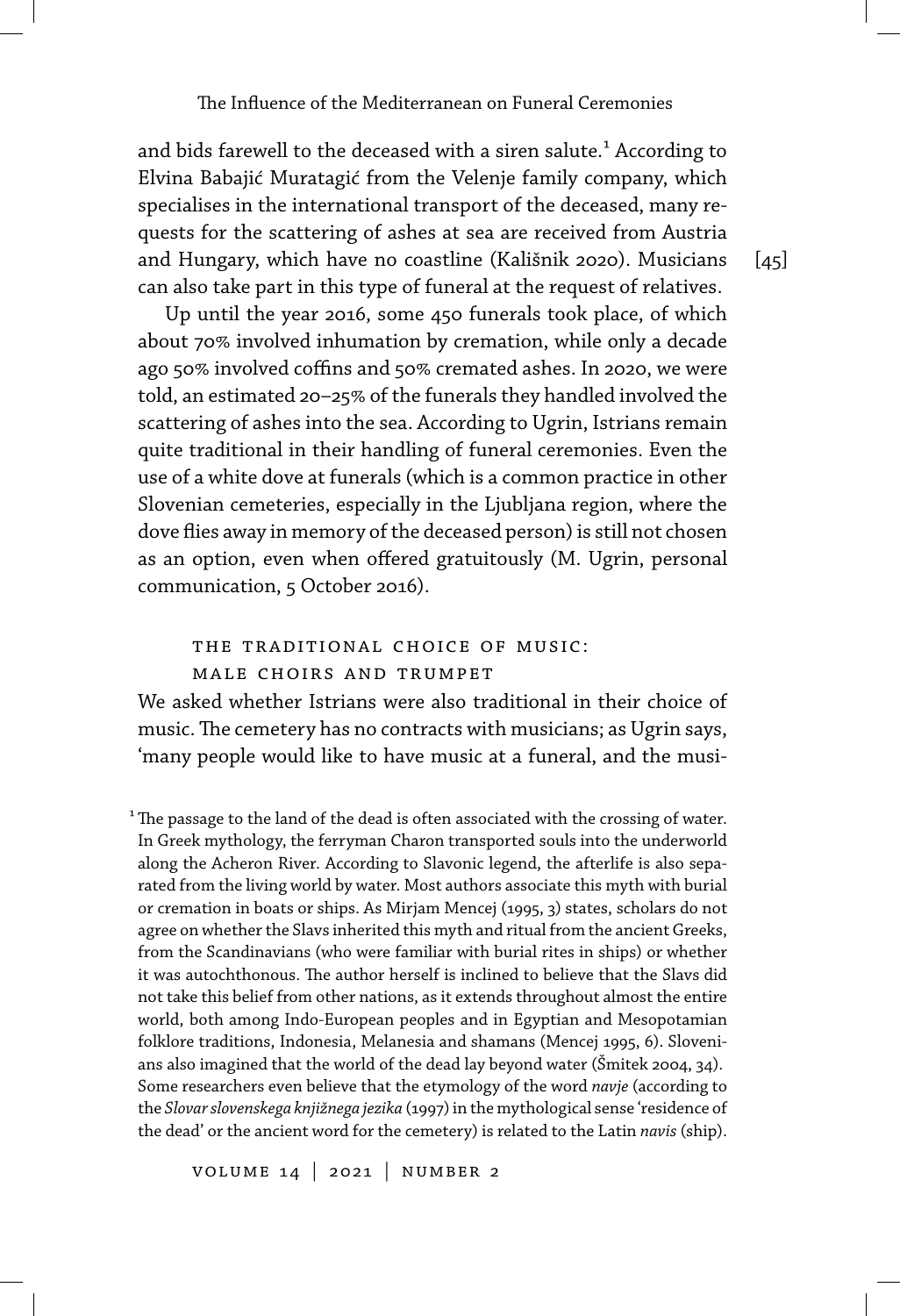cians would like to have contracts with the funeral company, but the Koper funeral company is unable to give contracts to all the musicians available,' so contracts are awarded based on bids on the commercial market. At the cemetery's reception office, relatives<sup>2</sup> can contact musicians who play at funerals and then arrange things directly with them. According to Ugrin, relatives mostly hire musicians they already know. The list of musicians includes four male singing quartets, one sextet and one mixed quartet with musical instruments. In addition to this, they offer also 'Silence/Silenzio' with trumpet players, a trombone, one soloist singer and a solo clarinettist, Neven Stipanov.

Ugrin told me that in addition to classic funeral laments – of which he stated there were admittedly very few – Dalmatian songs are quite common at funerals. Dalmatian songs are often chosen for the funerals of younger persons, while traditional laments<sup>3</sup> are more common for the elderly (A. Pucer, telephone conversation, 30 December 2020). The head of the cemetery also said that church choirs often sing at funerals in rural coastal cemeteries (A. Pucer, personal conversation, 7 October 2016). Funerals in villages are mostly religious and last up to two and a half hours, as the funeral procession may spend up to half an hour walking and the service also includes a mass in the church<sup>4</sup> (M. Ugrin, personal conversation, 5 October 2016).

Music at funerals in various regions of Slovenia also reflects the local characteristics of individual areas. In Primorska, for instance, songs with a maritime theme are also performed, as well as songs in Italian, the language of the Italian minority in that area.

The repertoire of music is similar in all parts of Slovenia, espe-

<sup>&</sup>lt;sup>4</sup> In other parts of Slovenia also, funerals in rural areas are usually different from those in urban areas and are frequently religious, one of the most popular songs at church funerals in Slovenia being the hymn 'Nearer, my God, to Thee.'



[46]

² Usually, there are relatives of the deceased to organize a funeral, but sometimes friends or an institution can indeed help with the organization or, rarely, they can take over the entire organization.

<sup>&</sup>lt;sup>3</sup> These are mostly folk songs that are familiar elsewhere in Slovenia as well, such as 'Lipa' and 'Vsi so venci.'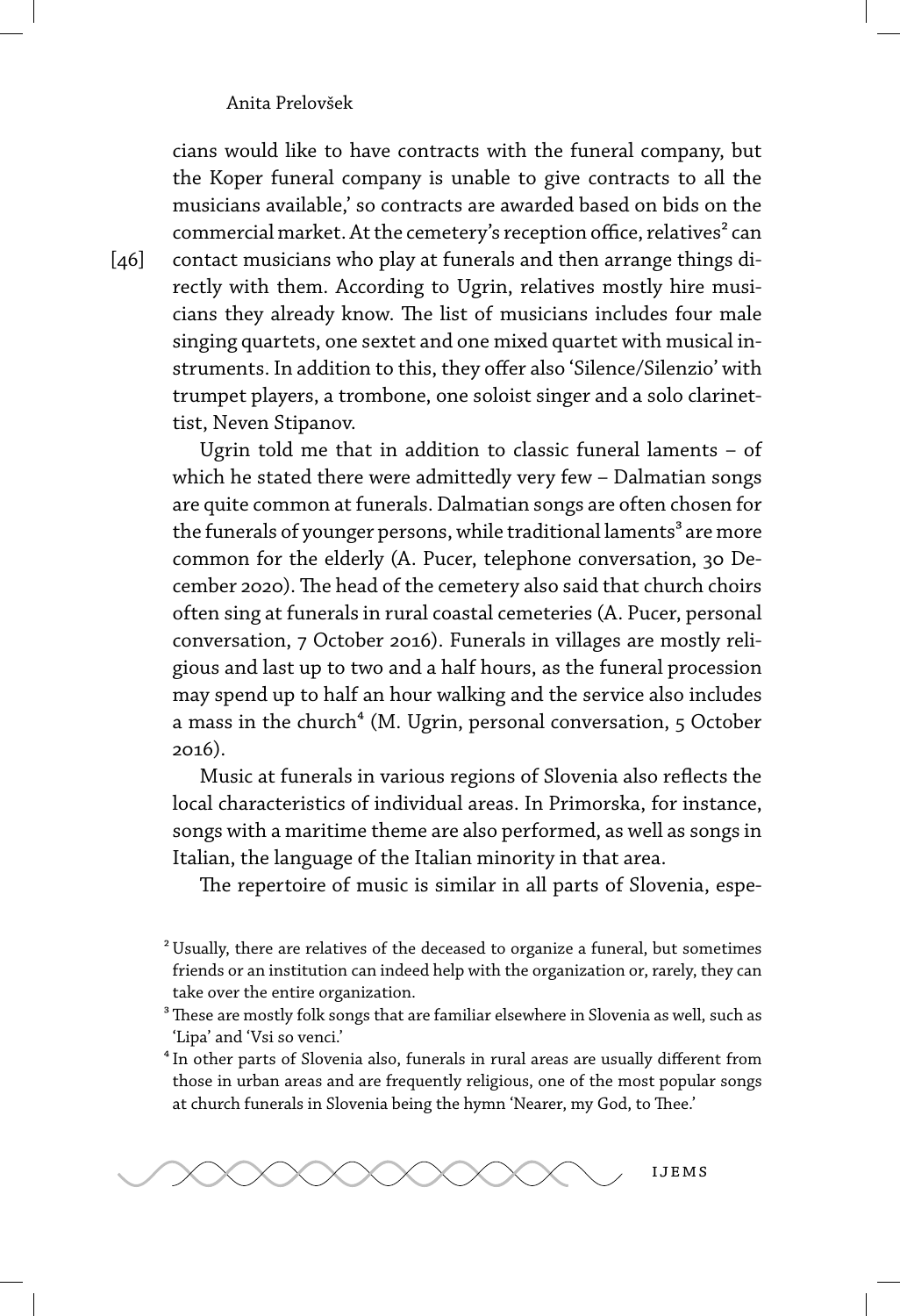cially that involving standard laments and the 'Silence' on the trumpet, but I noticed some peculiarities in the Primorska region. The choice of music at funerals depends primarily on whether it is a religious or civil funeral, on the deceased's political beliefs and his musical preferences, and also on whether it is the funeral of a younger person. If the deceased also performed music, for example as a musician in a wind band or as a singer in a choir, the ensemble in which he was active will play for him at his or her funeral.

 $\lceil 47 \rceil$ 

## the modern trend towards individualised funerals

As the head of the Koper funeral service told me in my field research, '90 per cent of people arrange funerals for others, not for themselves.' According to him, funerals with cultural supplements, such as music and speeches, are not typical of big European cities, 'there being only a limited number.' He also pointed out that funerals abroad were often much shorter.<sup>5</sup>

According to Louis-Vincent Thomas (1985, 107), a French anthropologist, sociologist and ethnologist who has worked extensively on the anthropology of death and death-accompanying rituals, in the modern Western world, funeral rites follow a pattern based on practicality, the governing considerations being speed and price, i.e., to dispose of the dead person's remains as quickly and cheaply as possible.Thomas (1985) also asked whether in our modern technically orientated society the process of disposing of the dead will ultimately come to be treated completely without symbolism. At the time of

<sup>5</sup> These practices are also related to the fact that nowadays people strongly discourage and even reject any mention or occurrence of death around them, as evidenced in the writings of the Russian author Dmitry Sokolov-Mitrich (2015, 16). He writes that people are willing to pay anything to keep death out of their world. We would not keep the dead person in our home until the funeral at any cost, we would not wash him and we would not read a prayer over his head. The shorter the path from the deathbed to the grave, the better, says the author, as the 'last path' has turned into a mere sanitary procedure. Relatives spend half an hour in a special, dedicated space, then it's the turn of the next occupant. If the deceased was religious, he at least rests a while in the church, but otherwise he is taken directly to the cemetery.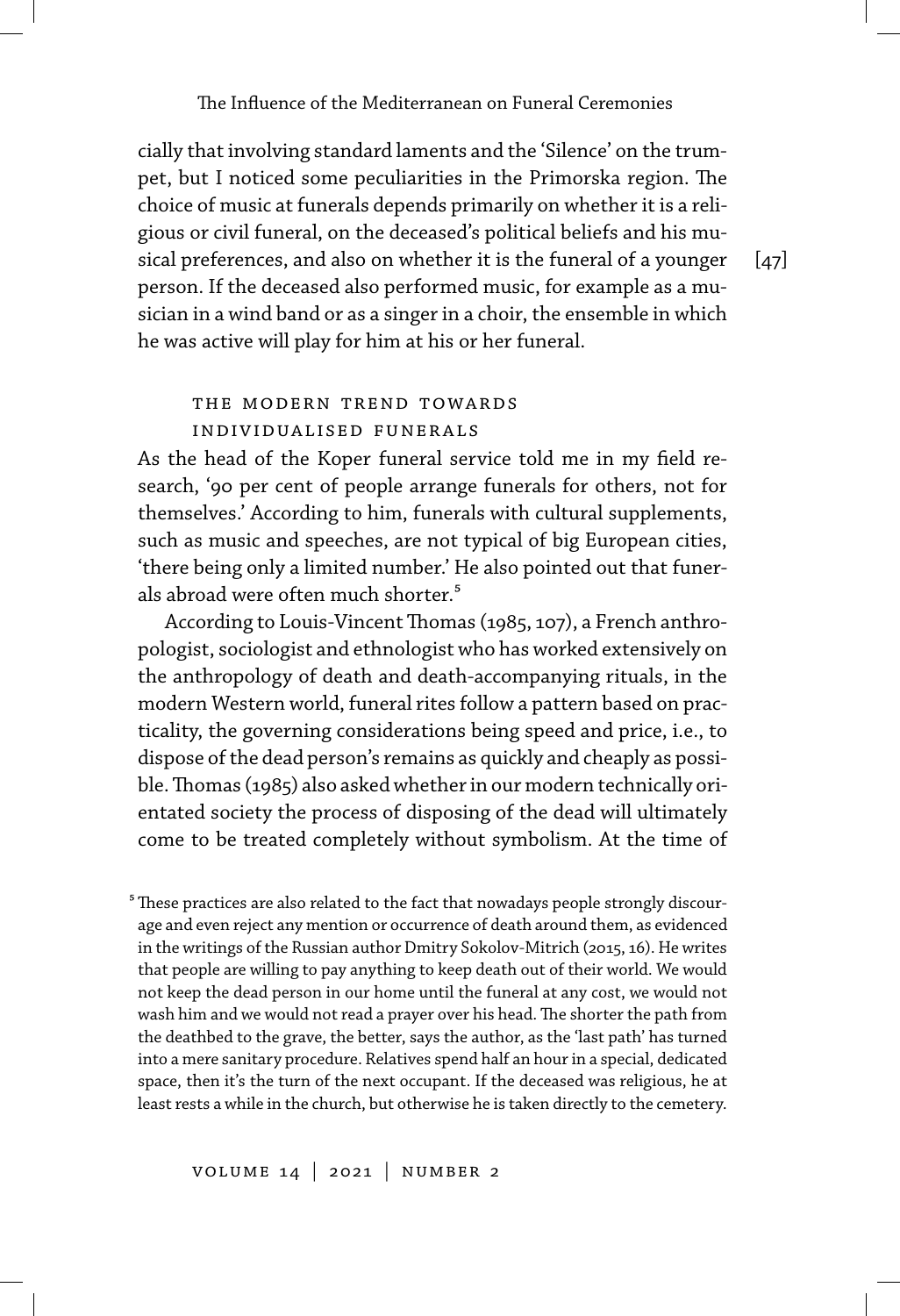his reflections, funeral ceremonies differing from established practices were rare. Cremation was not yet widespread: according to the author, in 1983 the proportion of cremations in France, for example, was only 2%. The author therefore at that time called for the development of a new symbolism for the funeral rituals of the future, so that funerals would lose their dull and neutral character and become more personalised.

Exactly thirty-five years later this is now the trend with modern funerals; the criterion applied in their organization being to 'tailor the funeral to the man.' In modern times, with the predominance of cremation, the practice of scattering ashes on a meadow, into the sea or in the mountains became increasingly common and with new forms of burial such as diamond burials (when the deceased's ashes are transformed into a diamond by special laboratory procedures),<sup>6</sup> the nature of funeral ceremonies and the presence of musical accompaniment may change.

With the emergence of the modern trend towards personalised or 'bespoke funerals,' traditional funerals accompanied by music are becoming unconventional. Music at funerals is not necessarily limited to traditional laments; it can be a different kind of music that best suits the character of the deceased or is somehow related to him, so the range and nature of the music chosen and the kind of musical ensembles have become very wide. During my fieldwork in Slovenian cemeteries, I found out that this practice is already quite common.

## modern trends of the music at funerals: from dalmatian songs to pop music

During my research in 2020, the head of the funeral service noted that the choice of music had changed somewhat in recent years, now being 'a more open attitude towards funeral music.' According to him, there is more and more modern music, which means popular songs, mostly in English. There is also a lot of rock music, for example (M. Ugrin, telephone conversation, 22 December 2020).

⁶This custom is also to be found in Slovenia.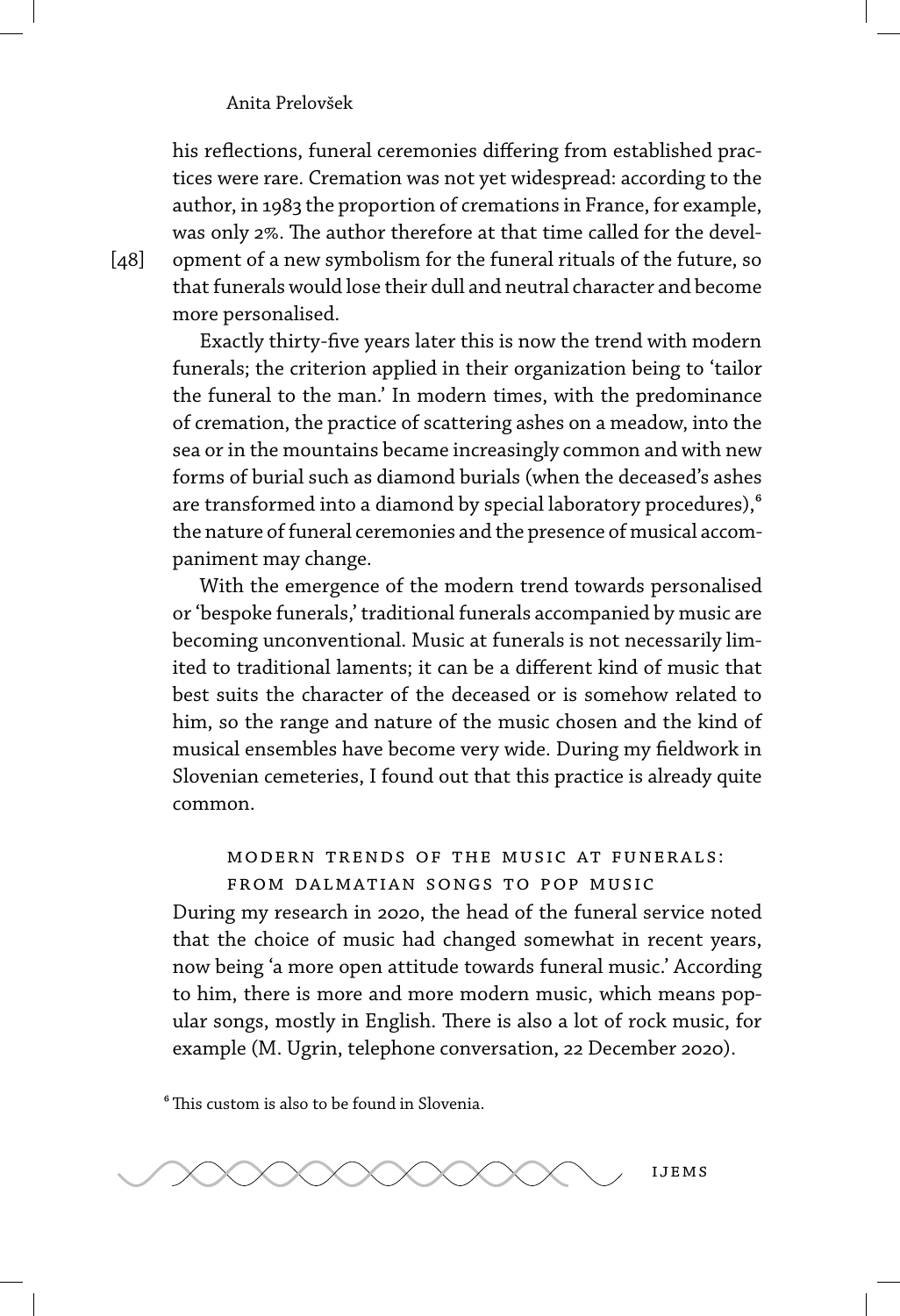The kind of music that the deceased liked to listen to is often performed at funerals. In December 2020, for example, a funeral was held at Koper cemetery with recorded house music, as in a discotheque. The deceased was relatively young, being aged about forty. According to the head of the Koper funeral service, 'people abroad are not familiar with all this pomp involving flowers, candles, speeches, music, etc., which is why many people who come from outside, for instance from Trieste, are surprised by funeral ceremonies in our country.' (M. Ugrin, personal communication, 22 December 2016).

Writing about funeral ceremonies at St Anna cemetery in Trieste, Marta Gregorčič (1999, 168–9), states that there is a great lack of space in this cemetery, which is reflected in the so-called serial graves of strangers connected only by their identical date of death and the lack of time reflected in the burial rites. The funeral ceremony lasts only two minutes, relatives accompanying the coffin from the chapel to the grave without speeches and other cultural embellishments. According to the author's field research, a church funeral, including the priest's farewell words, lasts on average only 3.48 minutes (p. 169).

According to the results of my field research, music at funerals throughout Slovenia still consists of (mostly male) singing groups and solo trumpets at the end of the funeral, which traditionally play the 'Silence.' Today, this practice is increasingly complemented by a different range of music, such as exclusively female vocal and vocal/instrumental ensembles and solo singers. Instrumental music is often played at funerals by flute, violin, guitar or clarinet; theoretically, all instruments are possible, but in practice they occur less frequently. At religious funerals, the funeral is also accompanied by an organ during the church ceremony.

#### performers and repertoire

Singer and clarinettist Neven Stipanov from Piran, who performs at various cemeteries in the coastal region, told me more about the repertoire in Piran and other cemeteries in Primorska. He also sang several times on a boat while ashes were scattered at sea. He says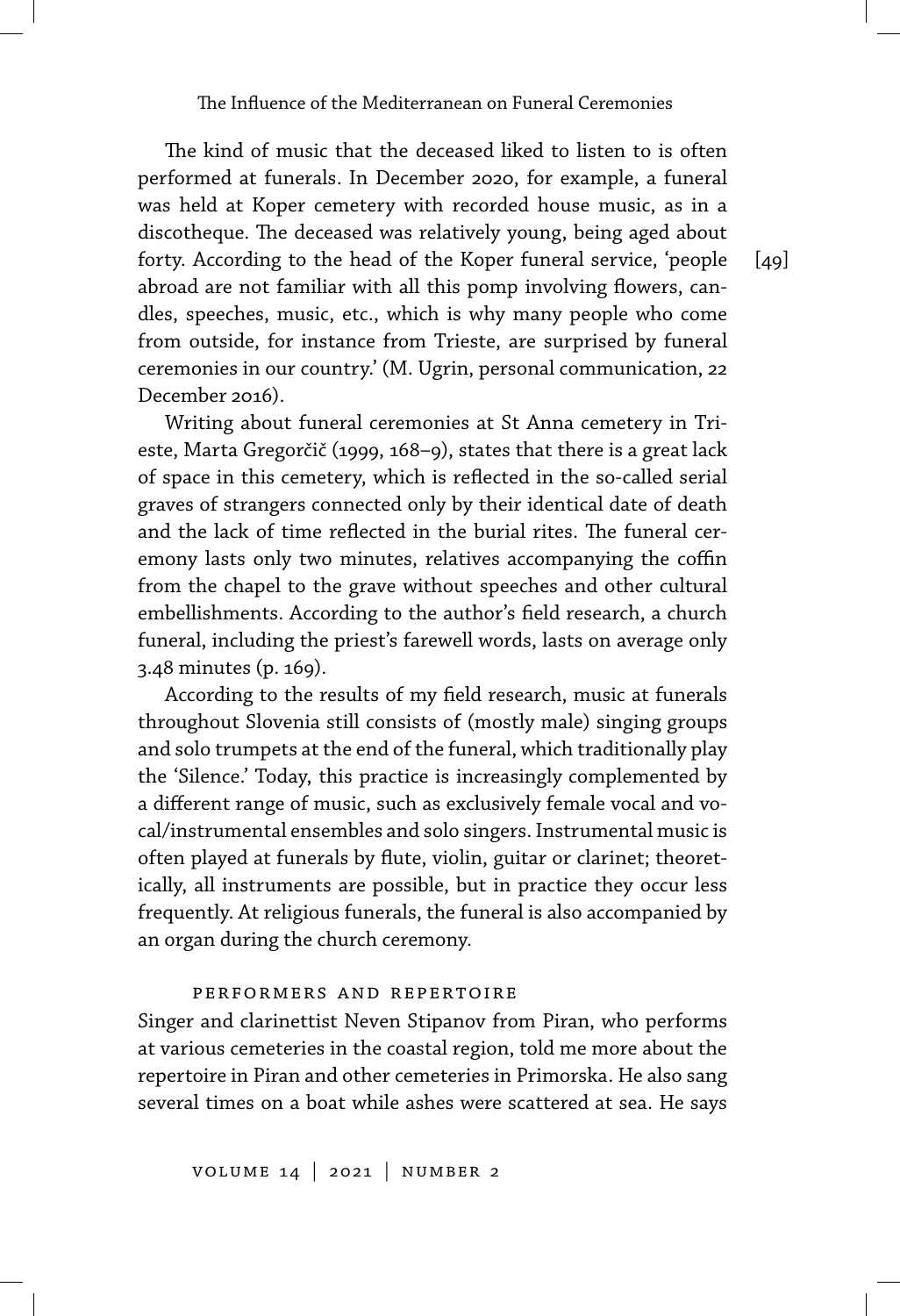he feels the different atmosphere of individual cemeteries. His performance at funerals began when he was asked to do it by acquaintances, and then at home he was encouraged to offer his services to the cemeteries. At first, he was quite embarrassed to perform at funerals 'because of the proximity of death,' but after about a year he became used to it. His repertoire includes various musical genres, from classical, folk and film to popular music. He prefers to suggest a classical music repertoire to his clients to derive the greatest benefit from his voice. Sometimes, in addition to singing, he plays the clarinet. He often plays 'Silence' on the clarinet instead of the trumpet, as well as sometimes the black spiritual 'Amazing Grace' or the film song 'Over the Rainbow' (composed by Harold Arlen with lyrics by Yip Harburg).

He found that, in general, people often don't care what is sung but 'just want something to be sung,' though some people have specific wishes about the repertoire. For example, at the funeral of a lady of French descent, at the request of relatives, he sang 'Les feuilles mortes' (written by Jacques Prévert and set to music by Joseph Kosma) and, at the funeral of a 104-year-old fisherman, a composition by the Trieste musician Publius Carniel with the lyrics of Raimond Cornet's 'Trieste dormi.' At the scattering of ashes at sea, he especially remembered one funeral at which he sang 'O sole mio' and 'Rose rosse,' a song performed by the Italian singer Massimo Ranieri (lyrics by Giancarlo Bigazzi to music by Enrico Polito). For this occasion, the relatives asked him to be dressed completely in white, and their choice of music did not include sad songs.

Among the songs he has sung at funerals, he also mentions 'Smile' from Chaplin's film *Modern Times* and the theme from Chaplin's film *Limelight,* which he played on the clarinet. He noticed that the *klapa* song 'Da te mogu pismom zvati,' which people like to request, or, for example, Oliver Dragojević's<sup>7</sup> songs, are also very popular. He sang, among other things, Dragojević's 'My beautiful angel.'

 $^7$  At the funeral of Oliver Dragojević on 31 July 2018, when he was transported by catamaran from Split to his native Vela Luka on Korčula, and the next day his songs were sung in the cemetery (Grgič 2018).



 $[50]$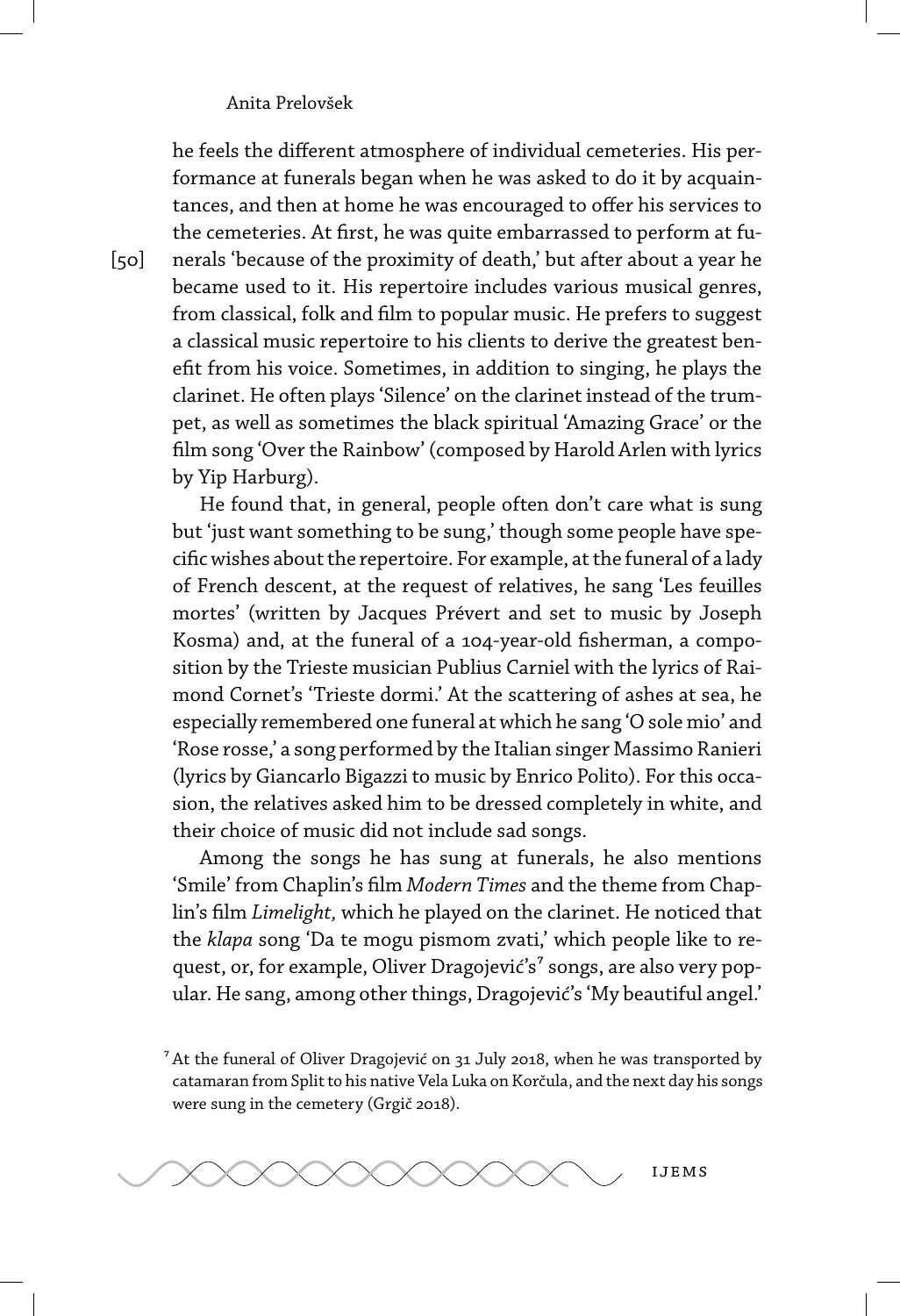He also sang, for example, the song 'Dok palme njišu grane,' originally performed by the Dubrovnik Troubadours. The popular songs he sang included 'You Raise Me Up' by Josh Groban or 'Lahko noč, Piran' by Anika Horvat. He has also performed a lot of classical music, including the famous aria 'Nessun dorma' from Puccini's opera 'Turandot.' He has also received applause, like at a concert, after performing Händel's aria 'Lascia ch'io pianga.'<sup>8</sup> However, relatives usually thank him and offer their praise by word of mouth or by text message after the funeral (N. Stipanov, personal conversation, 10 October 2016 and 28 December 2020).

The interviewee mentioned that sometimes clients express a wish for 'a taste of the sea' when choosing music. For example, he often sings the famous 'Con te partirò' (music by Francesco Sartori with lyrics by Lucia Quarantotta, performed by Andrea Bocelli).

At funerals of members of the Italian minority, he often performs songs in Italian, such as 'Signore delle cime.' The Istrian songs requested include 'Va all'ombra Nineta,' the folk song 'Bella Istriana mia,' and he has also sung an old Italian folk song from Piran with a humorous text in the local dialect, 'Se passi per di qua.' At one of the funerals of a member of the Italian community, which he recalled especially because of the huge number of people present, he sang only 'Lacrimosa' from Mozart's Requiem. He noted that members of the Italian minority were very fond of Schubert's 'Ave Maria,' which he performs frequently. 'It stays in their memory, probably because it is in Latin and because it has such a beautiful melody' (N. Stipanov, telephone conversation, 28 December 2020).

He observed that at the funerals of persons who are not from the Italian minority, those attending sometimes request a song in Slovene because they wish to please other relatives who will be coming, but they often say that they do not want standard Slovene folk laments,<sup>9</sup> because they're 'too depressing' (N. Stipanov, telephone

⁹ According to the results of my field research, 'Lipa' and 'Gozdič je že zelen' are the

⁸ 'Lascia ch'io pianga' is a soprano aria from the second act of Händel's opera 'Rinaldo,' in which the captured Almirena laments her fate. As a metaphor for human suffering, this aria can also be performed in a funeral context.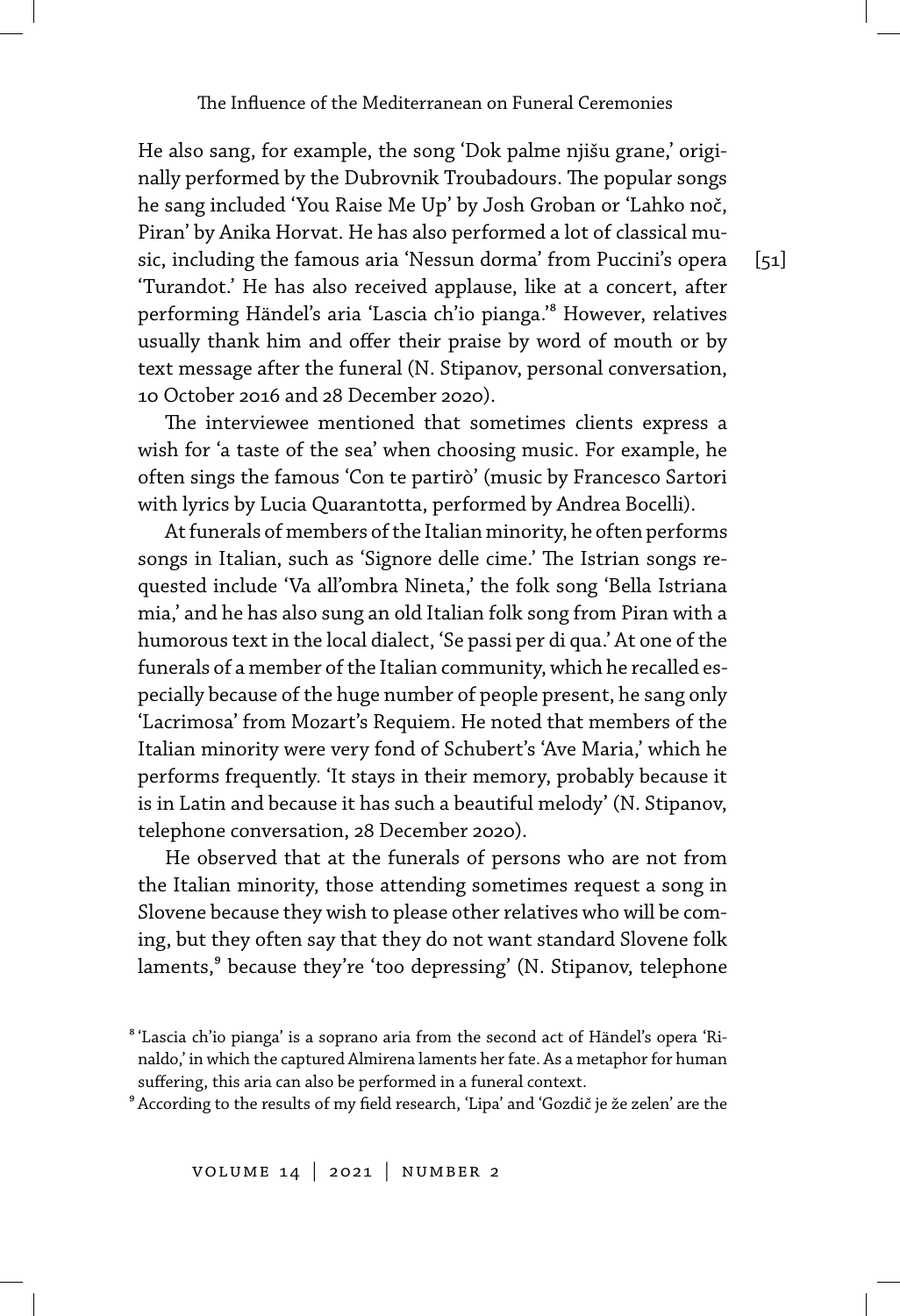conversation, 28 December 2020). He noticed that clients often emphasise that they do not want too many sad, 'depressing' songs, as this would make them even sadder in an already difficult situation. Perhaps this characteristic can also be somehow related to the temperament of people from Primorska, in which the influence of the Mediterranean climate could be observed.

The table 1 lists songs from the repertoire of individual ensembles that were active in Primorska in 2016. The songs are classified into Slovenian folk songs, religious laments,<sup>10</sup> partisan mourning songs, Orthodox songs and Dalmatian songs; this is the ranking given in their offer by the singers from the ensemble 7 Plus Quartet. Under the list of songs in their offer, the members of the quartet wrote: 'This is only a part of the repertoire of our quartet which is most often used at funerals. At relatives' request, we can also sing something else suitable for such events, but the wishes should be communicated in time so that we can learn the song.' It should be emphasised that this is only the terminology of the ensembles and not objective scientific terminology. The practice of transferring songs into a popular folk repertoire was also encountered.

The soloist Marjetka Popovski classified the songs she offered in her repertoire into folk songs according to the theme (i.e., the sea, flowers, mountains, rivers, birds, love and wine), patriotic songs, laments, partisan songs, old songs about the Virgin Mary, Dalmatian songs and sevdalinka. She offers a varied choice, which can be 'greatly expanded upon agreement.' This singer, who sings to guitar accompaniment, also offers her services as a writer and reader of speeches.

All ensembles can offer Istrian folk songs; part of the repertoire are Dalmatian songs, especially those related to the sea and fishermen. The selection available at funeral ceremonies therefore also re-

most frequently performed laments in Slovenia, together with 'Vsi so venci vejli,' 'Kje so tiste stezice,' 'Po jezeru' and 'Hodil sem.'

<sup>10</sup> 'Ave Maria' is listed under religious laments. Neven Stipanov told me that when he suggests this song, relatives' initial reaction is often to say no because it is supposed to be a hymn. But when he explains that it is a beautiful song that talks about life, they agree (N. Stipanov, personal conversation, 10 October 2016).



[52]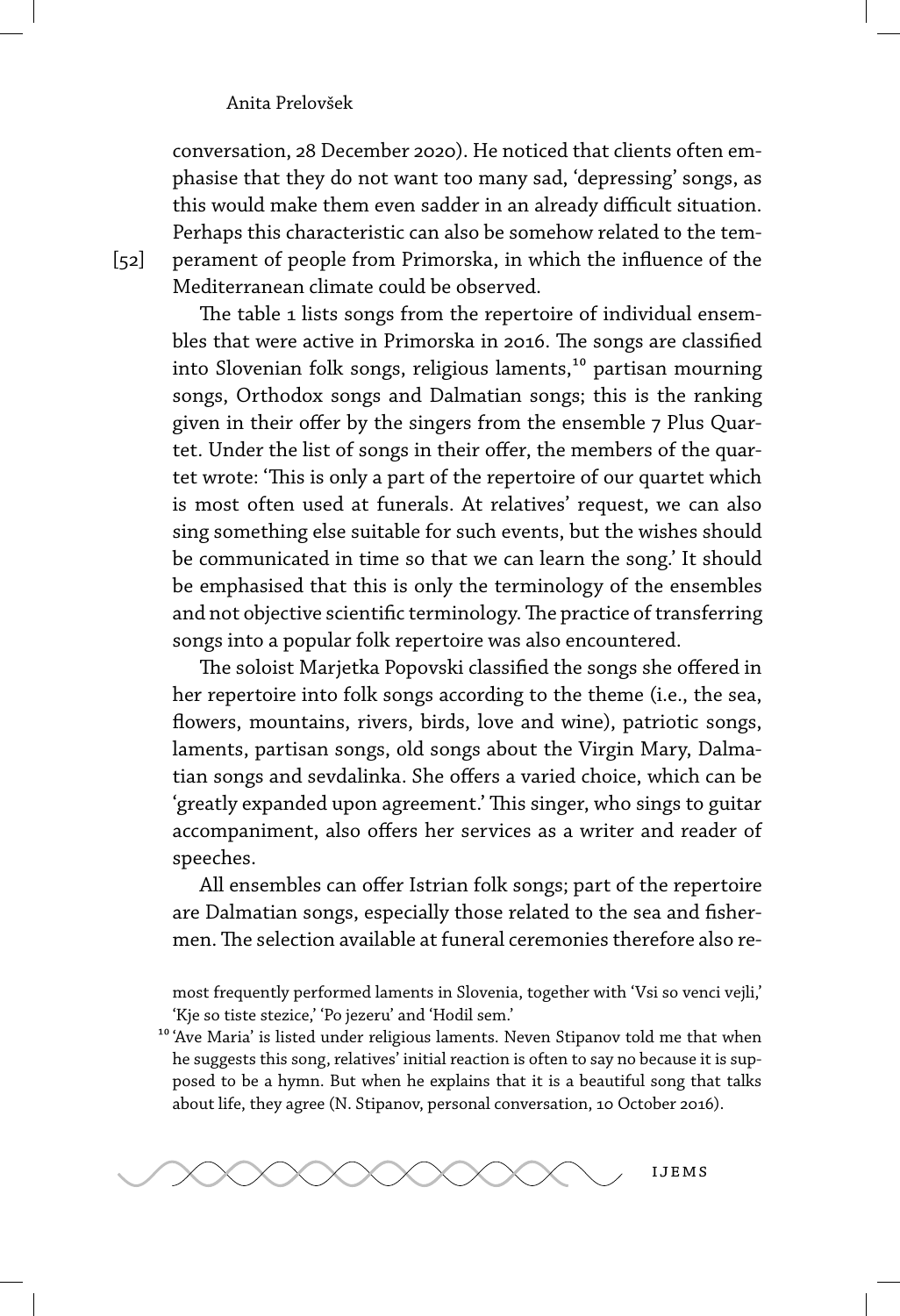### The Influence of the Mediterranean on Funeral Ceremonies

| Category             | Title                     | $\left( 1\right)$ | (2) | (3) |
|----------------------|---------------------------|-------------------|-----|-----|
| Slovenian folk songs | Gozdič je že zelen        |                   |     |     |
|                      | Spavaj mirno              |                   |     |     |
|                      | Kam odhajaš, dragi oče    |                   |     |     |
|                      | Vigred se povrne          |                   |     |     |
|                      | Polje, kdo bo tebe ljubil |                   |     |     |
|                      | Na poljani                |                   |     |     |
|                      | V tihi noči               |                   |     |     |
|                      | Kje so tiste stezice      |                   |     |     |
|                      | Temna noč                 |                   |     |     |
|                      | Da te ni                  |                   |     |     |
|                      | Vsi so venci vejli        |                   |     |     |
|                      | Vse najlepše rožice       |                   |     |     |
|                      | Lipa zelenela je          |                   |     |     |
|                      | Gor čez Izaro             |                   |     |     |
|                      | Teče mi vodica            |                   |     |     |
|                      | Slovensko dekle           |                   |     |     |
|                      | Tiha luna                 |                   |     |     |
|                      | Oblaček mili moj          |                   |     |     |
|                      | Zrejlo je žito            |                   |     |     |
|                      | Zakrivljeno palico v roki |                   |     |     |
|                      | Eno drevce mi je zraslo   |                   |     |     |
|                      | Mrzel veter tebe žene     |                   |     |     |
|                      | Zabučale gore             |                   |     |     |
|                      | Oljki                     |                   |     |     |
|                      | Solinar                   |                   |     |     |

table 1 Songs from the Repertoire of the Ensembles That Were Active in Primorska in 2016

*Continued on the next page*

flects the characteristics of the Primorska region: olive growing and fishing, as well as songs in Italian.

#### recorded music

Until 2016, it was very rare for relatives to bring music on a CD or USB key, and, before October 2016, no funerals were held with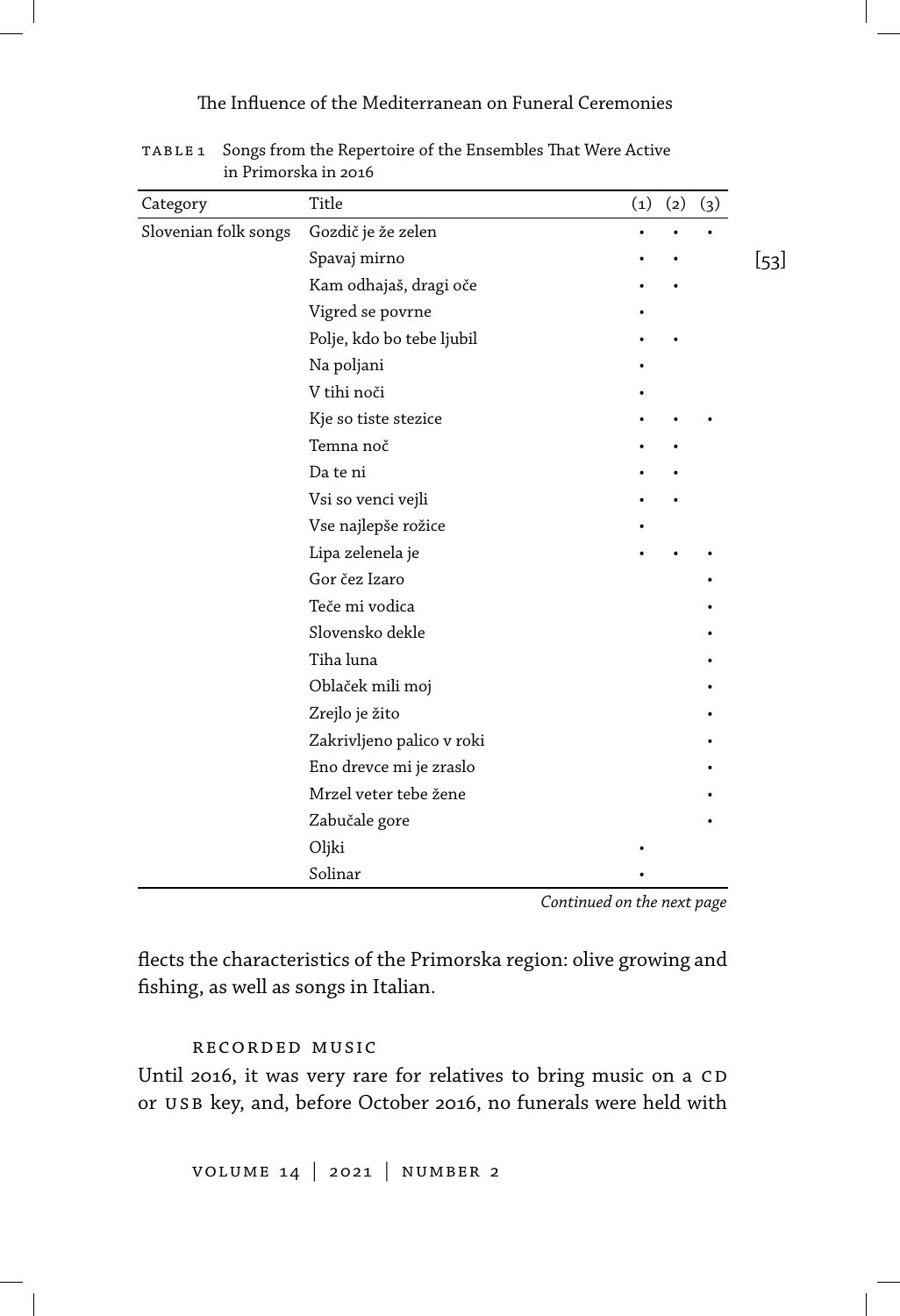$[54]$ 

| Category          | Title                            | (1) | (2) | (3) |
|-------------------|----------------------------------|-----|-----|-----|
| Religious laments | Tiho lučka gori                  |     |     |     |
|                   | Nearer, My God, to Thee          |     |     |     |
|                   | Jaz sem vstajenje                |     |     |     |
|                   | Nad zvezdami                     |     |     |     |
|                   | Signore delle cime               |     |     |     |
|                   | Usliši nas gospod                |     |     |     |
|                   | V nebesih sem doma               |     |     |     |
|                   | Ave Maria                        |     |     |     |
|                   | Molim te ponižno                 |     |     |     |
|                   | Gospod je moja luč               |     |     |     |
|                   | Pridite na pomoč, svetniki božji |     |     |     |
|                   | Blagor mu                        |     |     |     |
| Partisan laments  | Smrt v Brdih                     |     |     |     |
|                   | Počiva jezero v tihoti           |     |     |     |
|                   | Prečuden cvet                    |     |     |     |
|                   | Na oknu glej obrazek bled        |     |     |     |
|                   | Kaj ti je deklica                |     |     |     |
|                   | Bella ciao                       |     |     |     |
|                   | Bilečanka                        |     |     |     |

table 1 *Continued from the previous page*

*Continued on the next page*

recorded music. The research proved unable to determine precisely what percentage of funerals were held with live music, but on 5 October 2016, for instance, two funerals were performed without music and one with it.

Four years later, in December 2020, this practice changed. The head of the funeral service told me that they hold many funerals where relatives bring recorded music on a USB key. According to his estimation, in about 30% of the funerals where music is played, $^{11}$  the music is recorded, while 70% is live. In reply to the question whether

 $11$ <sup>11</sup> The absence of music at some funerals may be due to several factors, such as cost or the fact that the funeral is for a Muslim, there being no music at this type of funeral.

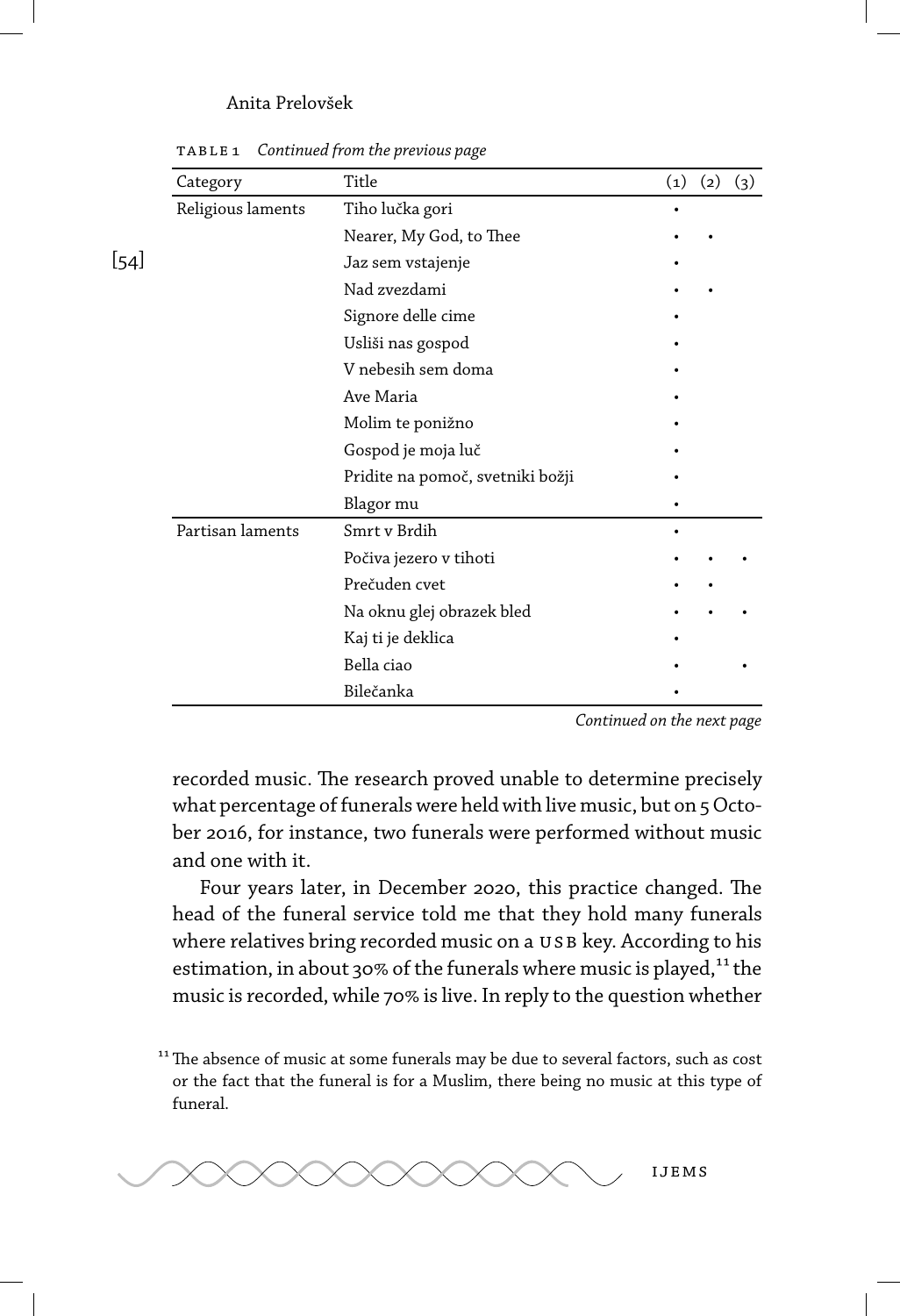#### The Influence of the Mediterranean on Funeral Ceremonies

| Category        | Title                      | (1) | (2)<br>(3) |     |
|-----------------|----------------------------|-----|------------|-----|
| Orthodox hymns  | Gospod pomiluj             |     |            |     |
|                 | Tebe pojem                 |     |            |     |
|                 | Otče nas                   |     |            | 55] |
| Dalmatian songs | Tiha noć                   |     |            |     |
|                 | Daleko mi je biser Jadrana |     |            |     |
|                 | Ribari                     |     |            |     |
|                 | Ružo moja crvena           |     |            |     |
|                 | Ribar plite                |     |            |     |
|                 | Ako si pošla spat          |     |            |     |
|                 | Maslina je neobrana        |     |            |     |
|                 | Da te mogu pismom zvati    |     |            |     |
| Country music   | V dolini tihi              |     |            |     |

table 1 *Continued from the previous page*

no tes Column headings are as follows: (1) Quartet '7 Plus,' (2) Quartet 'Riba,' (3) Marjetka Popovski.

the smaller percentage of live music might be because of the Covid epidemic, Ugrin replied that there are no problems with that at the moment, since singers can sing around ten metres away from the relatives. Relatives opt mainly for singers, but also for trumpets, although other instruments and ensembles appear only very rarely.

In addition to the central cemetery, Piran cemetery also includes three village cemeteries (Nova vas, Sv. Peter and Padna). As Aljoša Pucer told me in 2016, in Piran only 'once in ten years' did it happen that relatives brought recorded music on a USB because the cemetery did not have the appropriate equipment for playing it, only a speaker for speeches (personal communication, 7 October 2016), but in an interview in 2020, the same person told me that in order to meet public demand they now have the equipment to play recorded music from a USB key. However, relatives rarely want recorded music (telephone conversation, 30 December 2020).

#### wind bands

Wind bands are rarely found in cemeteries, although one is available at the cemetery in Nova Gorica. As I learned from the local author-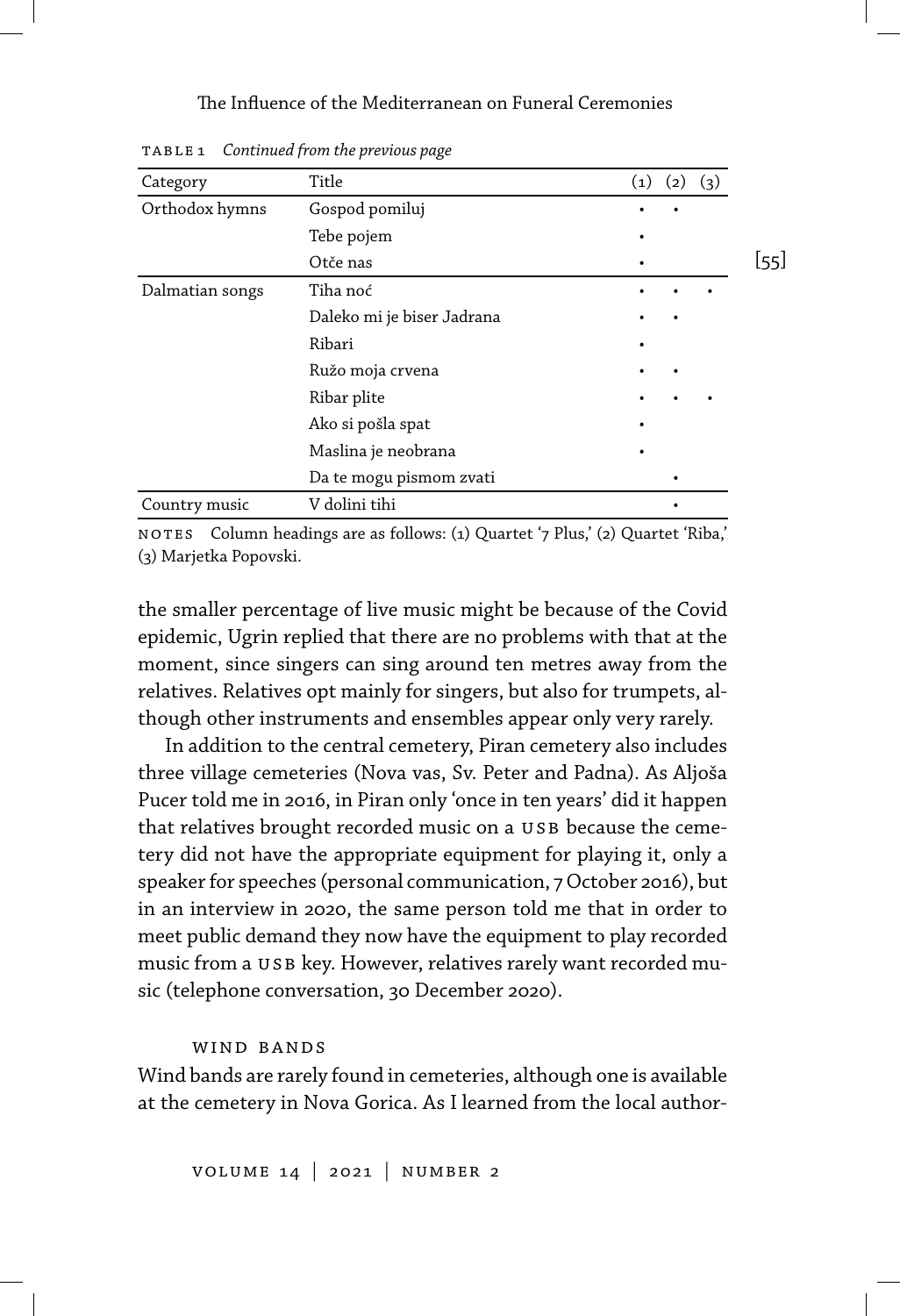[56]

ities there, when requesting a funeral service, relatives can, if they wish, contact some leaders of choirs and groups of musicians and then come to an agreement with them themselves. The wind band plays at a funeral when the deceased was also a musician (Komunala Nova Gorica, personal communication, 20 October 2016).

A wind band also played in the cemetery in Piran, when, on 31 December 2014, a musician, trumpet professor and conductor of the Piran Youth Wind Orchestra, 80-year-old Umberto Radojković, was buried. He had conducted the Piran Wind Orchestra for twenty years and did not want flowers at his funeral, but preferred financial contributions for the orchestra. His funeral was attended by many of the deceased's musician colleagues, professors and former students as well as the Youth Wind Orchestra, which played Štrucl's mourning march 'Rožmarin.' Another composition performed by the orchestra was an expression of the character of the deceased. He was of a cheerful disposition, and the music played was Štrucl's march 'Pozdravljena, Slovenija.' As his explicit last wish, a quartet of horns played at his graveside 'Glejte, že sonce zahaja' and Beethoven's laments 'Drei Equale WoO 30 in D minor.'

In Slovenia, a wind band, the official state orchestra, known as the Police Orchestra, plays mostly at state funerals and ceremonies of national mourning. The custom of having wind bands at funerals is an age-old tradition typical of southern Italy.

## southern italy and sicily: a tradition of wind bands and funeral processions

The old tradition of wind bands playing funeral marches during the major street processions on Good Friday before Easter is very familiar in Southern Italy. Mauro Sclafani, an academic oboist from Sicily, said that one of the most important processions in Sicily is the so-called procession of the Mysteries (Tartaro n. d.). In Sicily, it is mainly linked with the city of Trapani, but it also extends beyond Sicily (M. Sclafani, personal communication, 19 December 2020). According to Wikipedia (2020), the procession of the Mysteries takes place between Good Friday and Saturday through the main streets of the city and is held to represent the Via crucis.The tradition is said

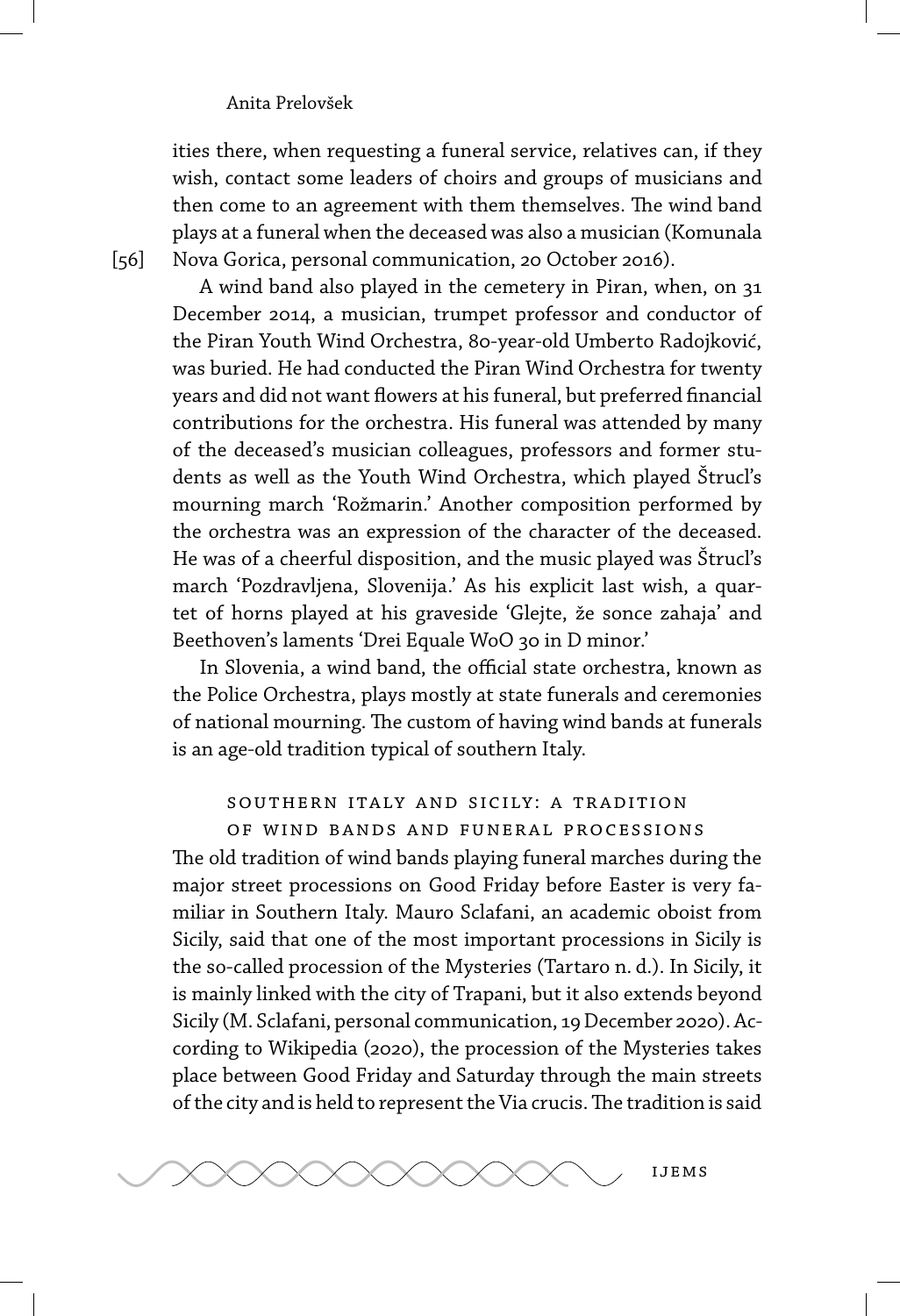to be about four centuries old and dates back to the time of Spanish rule in Sicily when it was developed from Andalusian traditions.

[57]

In his autobiography the famous conductor Riccardo Muti describes the 'music world' he knew from his childhood in the Apulian town of Molfetta: 'I grew up in the fantasy world of Good Friday, "Povera Rosa" and funeral marches from Molfetta' (Muti 2017, 25). 'Povera Rosa' is probably the most famous funeral march and is performed by a wind band in the streets during the Good Friday procession. The repertoire of funeral marches played by bands is extremely rich. According to the website enumerating the most common funeral marches in Trapani, the composers of the marches are frequently local musicians, but popular arrangements of other works by European composers are also played, such as an adaptation of Chopin's sonata; often, however, the composer of the march is unknown. In addition to performing funeral marches, music of various other kinds is performed at funerals in Sicily and southern Italy. At church services, the songs that find most favour in Sicily include Marco Frisina's 'Eccomi,' 'Il Signore è mio pastore' and 'Chi ci separerà,' written for choir and orchestra or choir and organ. A popular composer of sacred music performed during a funeral service is also Giuseppe Liberto (M. Sclafani, personal communication, 19 December 2020).

As can be seen from the traditions described above, traditional funeral music in southern Italy and Sicily is very different from that encountered in the southwestern coastal part of Slovenia. In southern Italy, funeral music is associated with old religious traditions and the playing of funeral marches, this being unknown in the coastal area of Slovenia and beyond. During my field research, I learnt that the presence of bands was more frequent in decades past (for example, the performance of the Railway Band at the Žale cemetery in Ljubljana) and nowadays it is reserved for use at official and state funerals. The band may sometimes play at a funeral by way of an exception, usually if the deceased person had also been a member of a band. Here again, we encounter the trend towards individualized funerals or 'funerals tailored to the man' in order to reflect the deceased's profession or interests.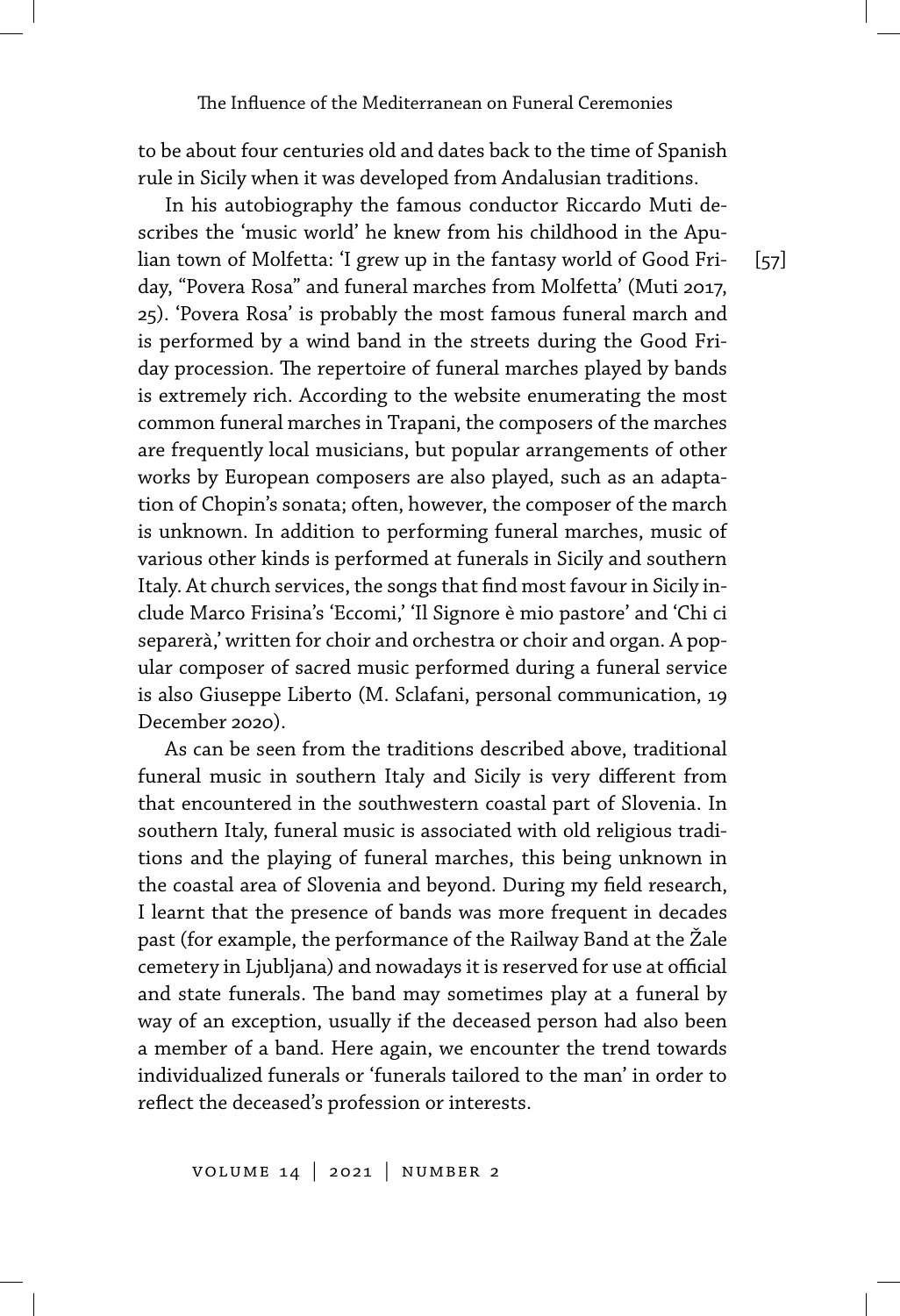#### conclusions

Modern funeral rituals have undergone numerous changes, some of which are reflected through music or in some cases have their origins in music. According to field research, there is also a new kind of modern burial in Primorska, involving the scattering of ashes into the sea. The lyrics of the songs performed at funerals are sometimes related to the sea; there are more songs in Italian and also Istrian folk songs in the dialect spoken by the Italian minority in coastal places – songs that are not to be found elsewhere in Slovenia. Traditional Slovenian laments about the sea and fishing are encountered but are less common. As elsewhere in Slovenia, the choice of funeral music is very often individualised and reflects the wishes of relatives, as well as the deceased's religious and political beliefs, age, character, profession, hobbies and interests.Thus, popular music, especially in English, is increasingly present at funerals in the Primorska region. We even found disco music at the funeral of a younger deceased person. Traditional laments, which are present throughout Slovenia (such as 'Lipa' and 'Vsi so venci vejli'), are still found in the repertoire of funeral music, but less frequently. It is interesting to note that sometimes people in Primorska describe these laments as being 'too depressing' and say that they would merely add to their grief; I did not find this curiosity elsewhere in Slovenia. Perhaps this is related to the character of the people living along the Mediterranean, which also influences the choice of funeral music.

Classical music remains the choice of many people in Primorska; popular compositions include Schubert's 'Ave Maria' and arias from operas, which are mostly in Italian and are often (but not exclusively) chosen by members of the Italian minority. Standard ensembles at funerals in Primorska are still singers and a trumpet at the end, but sometimes solo singers appear, occasionally also other instruments such as the clarinet, guitar or flute. There is more and more recorded music, which is used mainly in the Koper cemetery.

If we compare funeral music in the Slovenian coastal areas with funeral music in the neighbouring Mediterranean country of Italy, great differences can be seen. In nearby Trieste, funerals are extremely short, without any cultural additions, which is in stark con-



[58]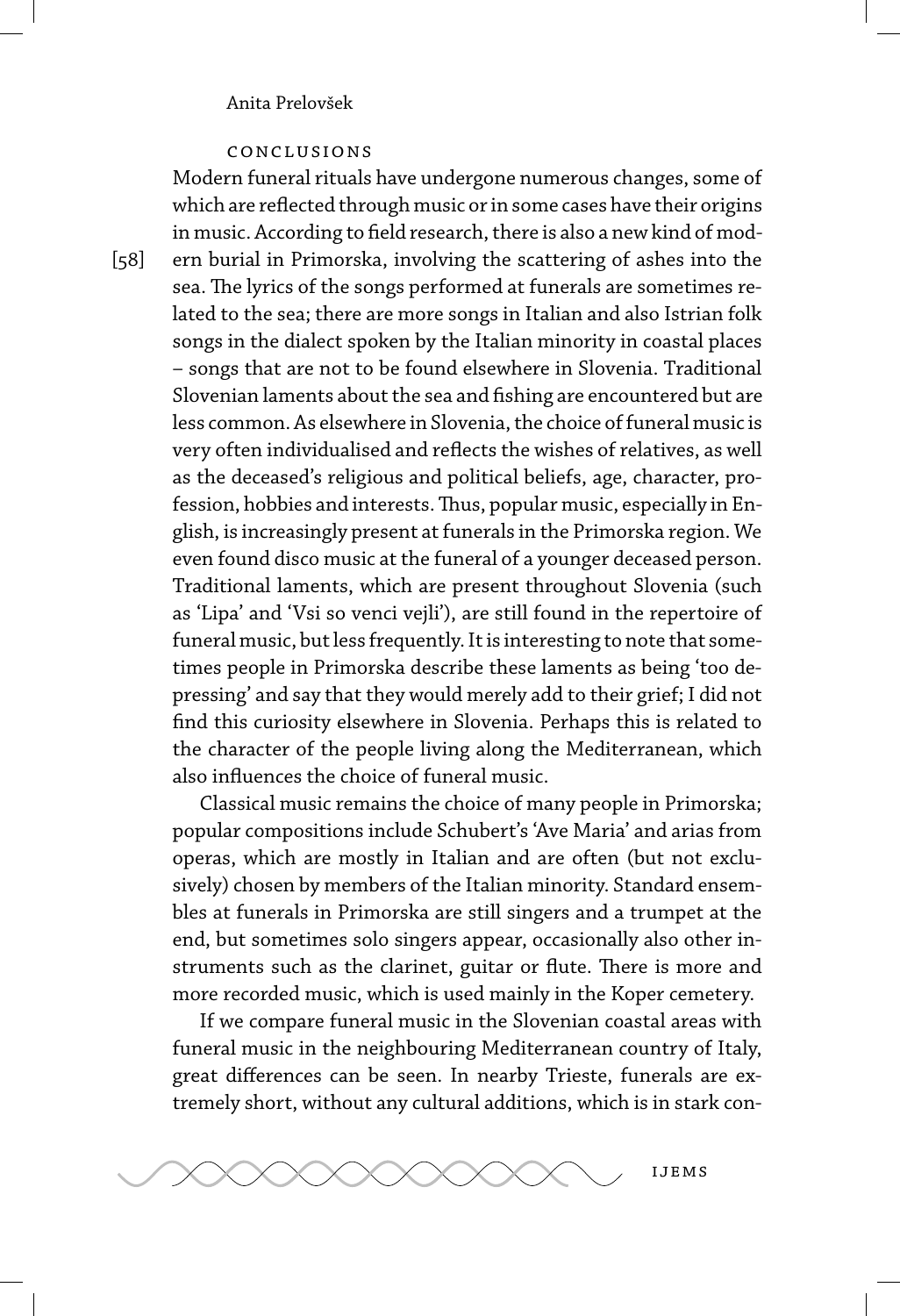trast to the average funeral in our country. The presence of wind bands is also completely different from practices at Slovenian funerals. Wind bands playing in processions are familiar from southern Italy; they are a unique tradition with a long history but have had no influence on Slovenian funeral music and are not related to it.

It would be interesting in further studies to give special attention to investigating how the Mediterranean influences the character of the people and thus their choice of funeral music; how do these choices differ from the funeral music popular in the northern countries? In addition, it would be interesting to observe further the dynamics of the changes. As was evident from the case of funeral music in Koper, changes became apparent in a relatively short period of four years.

#### references

- Amy de la Bretèque, E. 2013. *Paroles mélodisées: récits épiques et lamentations chez les Yézidis d'Arménie.* Paris: Classiques Garnier.
- Breznik, A. 1944. *Narodopisje Slovencev.* Part 1. Ljubljana: Klas.
- Brun, N., and M. Remic, ed. 1999. *Tihi pomniki minljivega časa: drobci o šegah slovesov in pokopališki kulturi v slovenskem etničnem prostoru.* Ljubljana: Forma 7.
- De Martino, E. 1977. *Morte e pianto rituale: dal lamento funebre antico al pianto di Maria.* Torino: Boringhieri.
- Gregorčič, M. 1999. 'Zmanjkalo je solz.' *Etnolog,* n.s., 9 (1): 163–78.
- Grgič, J. 2018. 'Slovo od Oliverja Dragojevića s pesmijo.' *Delo,* 1 August.
- Homer. 2017. *Iliada.* Ljubljana: Mladinska knjiga.
- Kališnik, G. 2020. 'S pepelom umrlega nad glinaste golobe.' *Nedelo,* 30 October.
- Kölbl, M. 2017. 'Burgenlandkroatische und kroatische Totenklagen.' PhD dissertation, Institut für Volksmusikforschung und Ethnomusikologie, Vienna.
- Kumer, Z. 2003. *Ena urca bo príšla: mrliške pesmi na Slovenskem.* Ljubljana: Družina.
- Ložar Podlogar, H. 1999. 'Smrt v slovenskih ljudskih šegah in verovanju.' In *Tihi pomniki minljivega časa,* edited by N. Brun and M. Remic, 7–29. Ljubljana: Forma 7.
- Maroševič, G. 2005. 'Naricanje u Hrvatskoj u povijesnom kontekstu.' *Narodna umjetnost: hrvatski časopis za etnologiju i folkloristiku* 42 (2): 39–48.
- Mencej, M. 1995. 'Preučevalci slovanskega verovanja o drugem svetu.' *Glasnik Slovenskega etnološkega društva* 35 (1): 3–6.
- Muti, R. 2017. *Prima la musica, poi le parole: autobiografia.* Milano: Rizzoli.

volume 14 | 2021 | number 2

 $[59]$